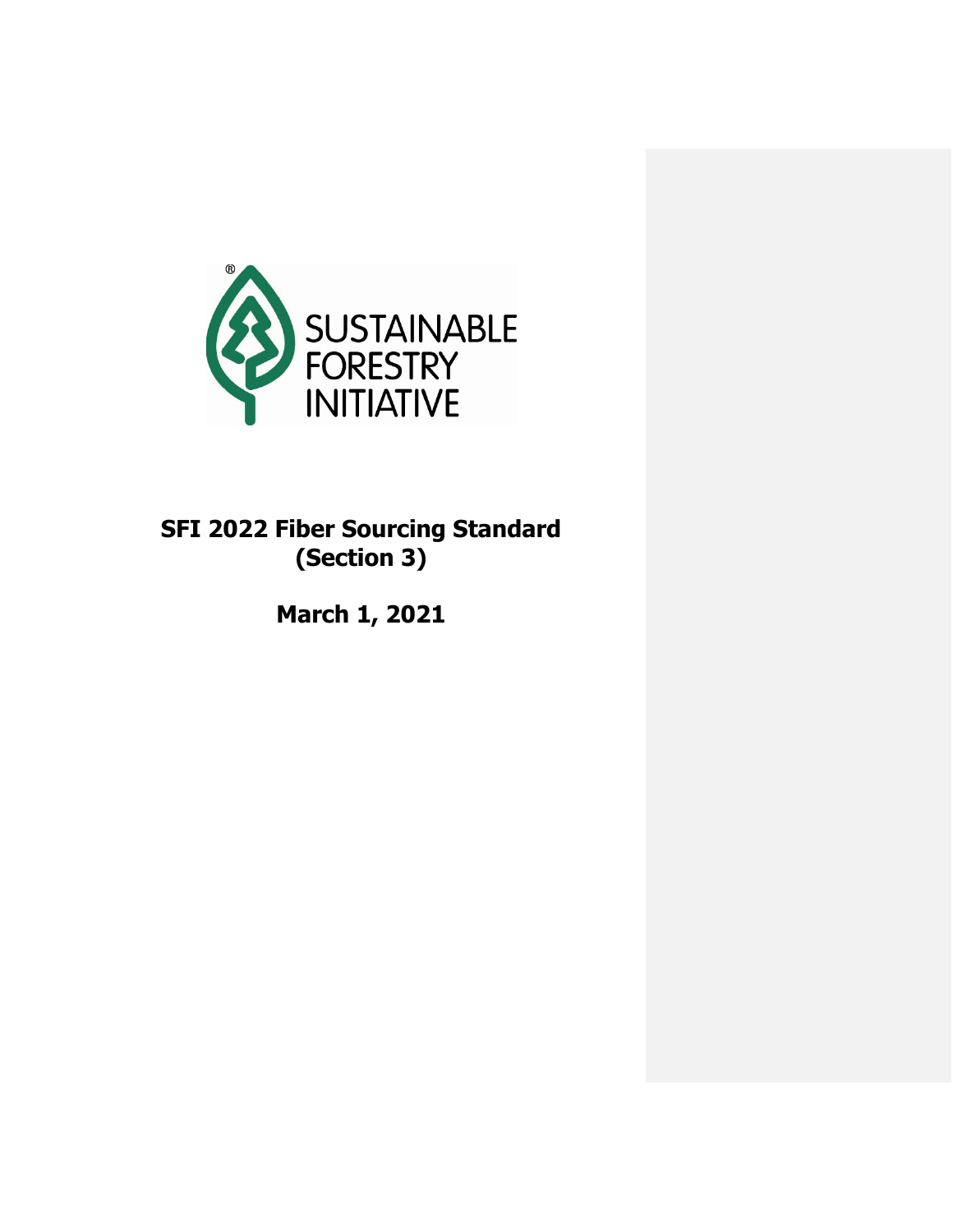## **Table of Contents**

|     | <b>GENERAL</b>                                                                                              | 3  |
|-----|-------------------------------------------------------------------------------------------------------------|----|
|     | <b>SCOPE</b>                                                                                                | 3  |
|     | <b>ADDITIONAL REQUIREMENTS</b>                                                                              | 3  |
| 1.3 | <b>REFERENCES</b>                                                                                           | 3  |
|     | <b>FIBER SOURCING STANDARD PRINCIPLES</b>                                                                   |    |
|     | <b>SFI 2022 FIBER SOURCING OBJECTIVES</b>                                                                   | 6  |
| 1.6 | <b>SFI 2022 FIBER SOURCING REQUIREMENTS</b>                                                                 | 8  |
|     | Objective 1. Biodiversity in Fiber Sourcing.                                                                |    |
|     | <b>Objective 2. Adherence to Best Management Practices.</b>                                                 | 9  |
|     | Objective 3. Use of Qualified Resource Professionals, Qualified Logging Professionals and Certified Logging |    |
|     | Companies.                                                                                                  | 10 |
|     | Objective 4. Legal and Regulatory Compliance.                                                               | 11 |
|     | Objective 5. Forestry Research, Science and Technology.                                                     | 12 |
|     | Objective 6. Training and Education.                                                                        | 13 |
|     | Objective 7. Community Involvement and Landowner Outreach.                                                  | 16 |
|     | <b>Objective 8. Public Land Management Responsibilities.</b>                                                | 18 |
|     | <b>Objective 9. Communications and Public Reporting.</b>                                                    | 18 |
|     | Objective 10. Management Review and Continual Improvement.                                                  | 19 |
|     | <b>Objective 11. Avoid Controversial Sources.</b>                                                           | 19 |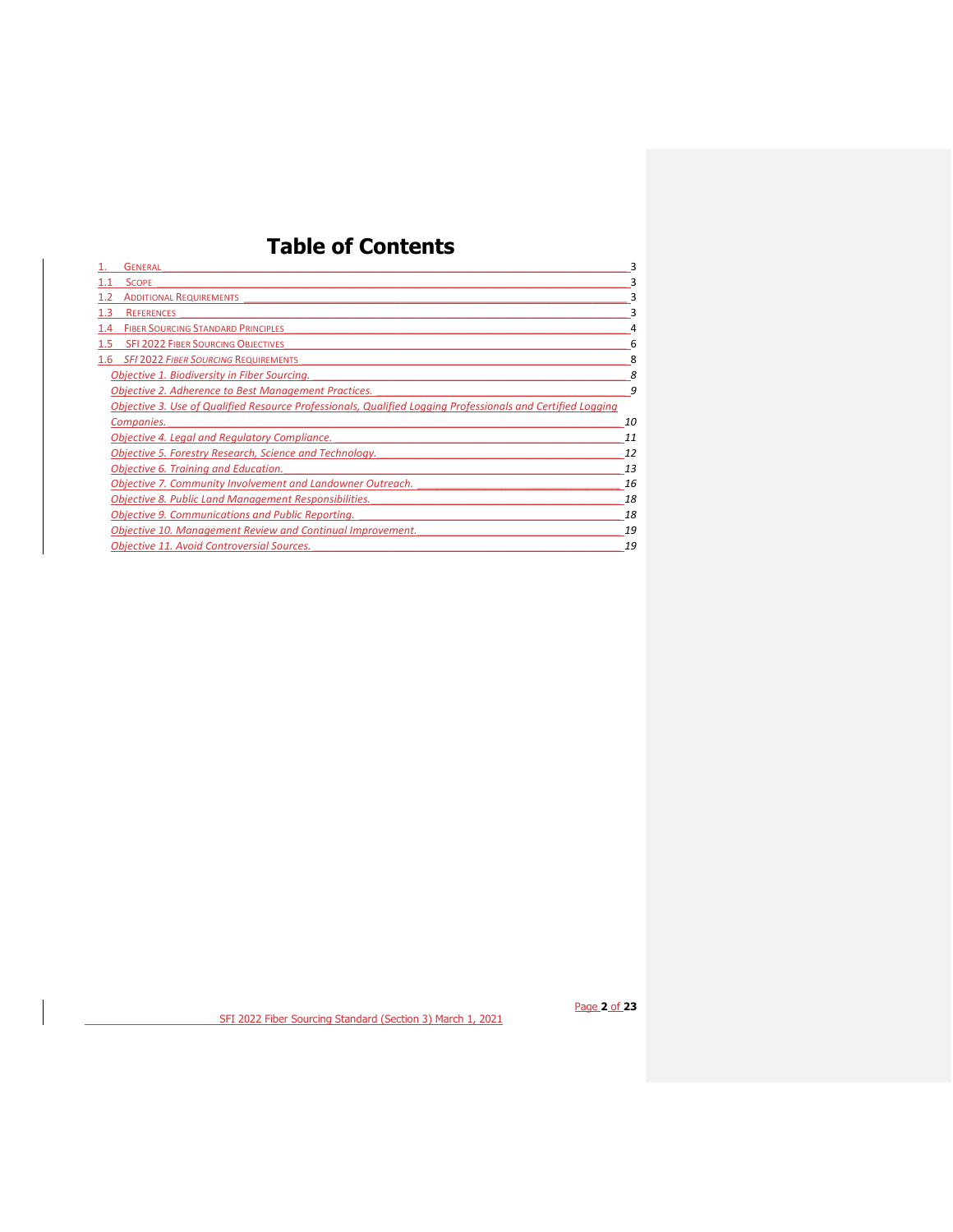## <span id="page-2-0"></span>**1. General**

#### <span id="page-2-1"></span>**1.1 Scope**

#### **What the** Fiber Sourcing **Standard Does**

The SFI 2022<del>15-2019</del> Fiber Sourcing Standard promotes responsible forestrypractices based on 134 Principles, 113 Objectives, 291 Performance Measures and 595 Indicators. These fiber sourcing requirements include measures to broaden the practice of biodiversity, use forestry best management practices to protect water quality, provide outreach to landowners and utilize the services of forest management and harvesting professionals.

#### **What the** Fiber Sourcing **Standard Covers**

The SFI 202215-2019 Fiber Sourcing Standard applies to any organization with a fiber sourcing program that acquires roundwood or and field-manufactured or primary-mill residual chips, pulp and veneer to support a forest products facility. Appendix 1 applies to any *primary producer* or secondary producer who uses the SFI Certified Sourcing on-product label or claim.

Certified Organizations SFI-certified organizations that source all of their primary sources from forests certified to the SFI Forest Management Standard, American Tree Farm Standard or CSA Z809 Standard do not have to certify to the SFI Fiber Sourcing Standard.

Certified Organizations SFI-certified organizations that do not own a manufacturing facility but who purchase roundwood for the purposes of reselling without a SFI claim are not required to certify to the *SFI Fiber Sourcing Standard.* 

#### **Geographic Application of the** Fiber Sourcing **Standard**

The SFI 202215-2019 Fiber Sourcing Standard applies to organizations in the United States and Canada that procure wood domestically or globally. Secondary producers who utilize Appendix 1 can apply to any organization globally.

### <span id="page-2-2"></span>**1.2 Additional Requirements**

SFI-certified organizations SFI Program ParticipantsCertified Organizations</u> that own or have management authority for forestlands must also conform to the SFI 202215-2019 Forest Management Standard.

Use of the SFI on-product labels and claims shall shall follow Section 65 — Rules for Use of SFI On--Product Labels and Off-Product Marks as well as ISO 14020:2000.

#### <span id="page-2-3"></span>**1.3 References**

This standard incorporates, by dated or undated reference, provisions from other publications. These normative and informative references are cited at the appropriate places in the text and the publications are listed hereafter. For dated and undated references, the latest edition of the publication applies.

SFI 2022 Fiber Sourcing Standard (Section 3) March 1, 2021

Page **3** of **23**

**Commented [SFI 1]:** Edit to remove of pulp and veneers. "Roundwood" covers pulp and veneer logs.

**Commented [SFI 2]:** Appendix 1 has been removed – requirement now addressed in the Certified Sourcing Standard.

**Commented [SFI 3]:** This was an interpretation which is now incorporated into the Standard. (Interpretation #2, Part 2).

**Commented [SFI 4]:** This was an interpretation which is now incorporated into the Standard. (Interpretation #2, Part 2).

**Commented [SFI5]:** Deleted as Appendix 1 is now outside of the Fiber Sourcing Standard.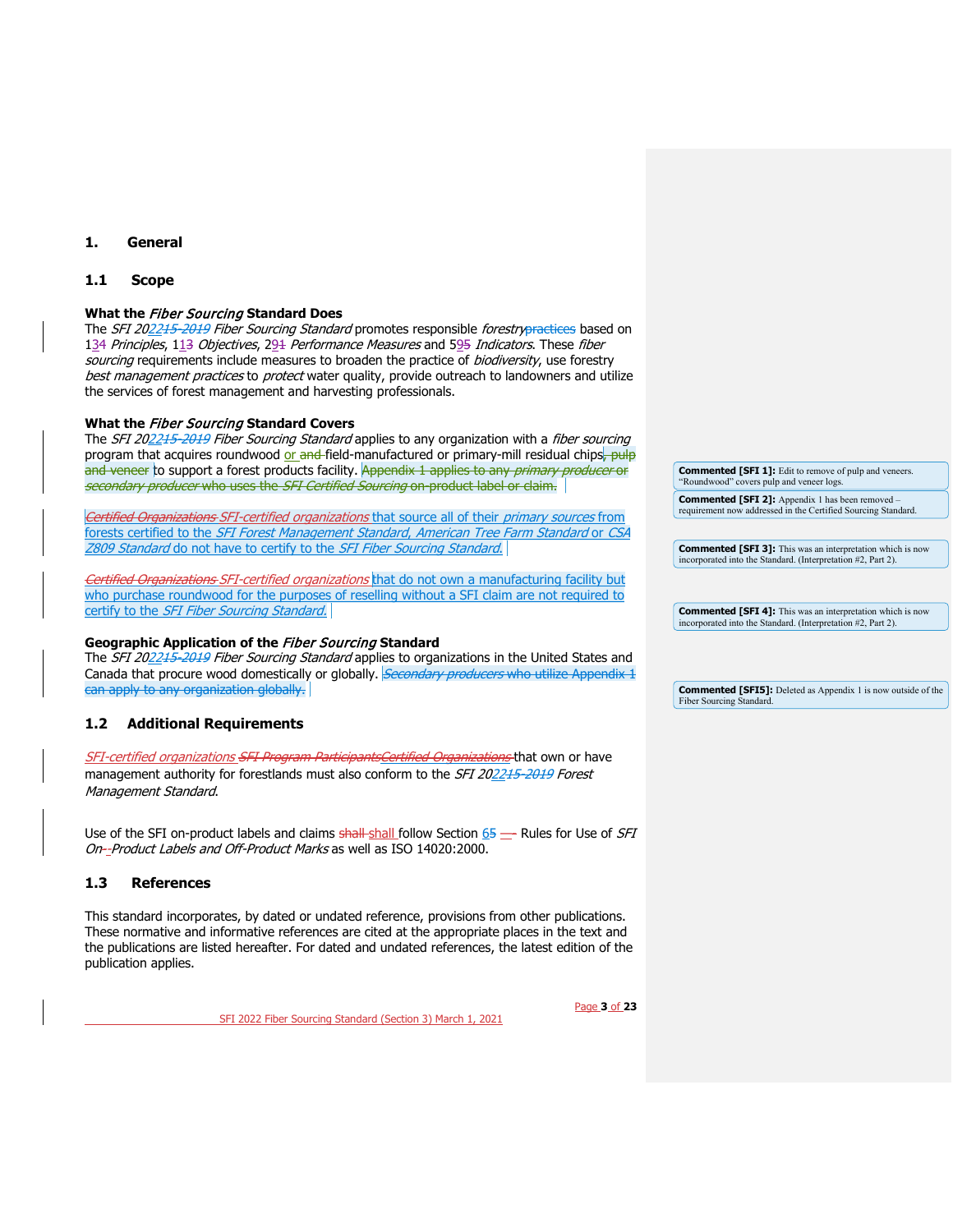#### **Normative References**

- i. ISO/IEC 17021:201 $54$  Conformity Assessment Requirements for bodies providing audit and certification of management systems
- ii. ISO/IEC Guide 2:2004 Standardization and related activities General vocabulary
- iii. Section  $87 -$ SFI Policies
- iv. Section  $109$   $-$  SFI 202215-2019 Audit Procedures and Auditor Qualifications and Accreditation
- v. Section  $110$  Communications and Public Reporting
- vi. Section  $143$  SFI Definitions
- vii. Interpretations for the Requirements for the SFI 202245-2019 Program

For the purposes of this standard, the relevant definitions given in ISO/IEC Guide 2:2004 apply, together with the definitions in the SFI Definitions (Section  $143$ ).

#### **Informative References**

- i. ISO 14001:201504 Environmental Management Systems Specification with guidance for use
- ii. PEFC ST 1003:201840 Sustainable Forest Management Requirements, November  $286$ , 201810
- iii. Section  $\frac{76}{2}$  Guidance to *SFI* 202215-2019 Standards
- iv. Section 98 SFI Standards Development and Interpretations Process
- v. Section  $12 + \frac{1}{2}$  Public Inquiries and Official Complaints
- vi. Section  $1\frac{32}{2}$  Optional Modules

## <span id="page-3-0"></span>**1.4 Fiber Sourcing Standard Principles**

SFI-certified organizations SFI Program ParticipantsCertified Organizations believe forest landowners have an important stewardship responsibility and a commitment to society, and they recognize the importance of maintaining viable commercial, family forest, and *conservation* forest land bases. They support *sustainable forestry* practices on forestland they manage and promote it on other lands. They support efforts to safeguard *protect* private property rights, and to help all private landowners manage their forestland sustainably. In keeping with this responsibility, SFI-certified organizations SFI Program Participants Certified Organizations shall shall have a written *policy* (or *policies*) to implement and achieve the following *principles*:

#### **1.** Sustainable Forestry

SFI 2022 Fiber Sourcing Standard (Section 3) March 1, 2021

Page **4** of **23**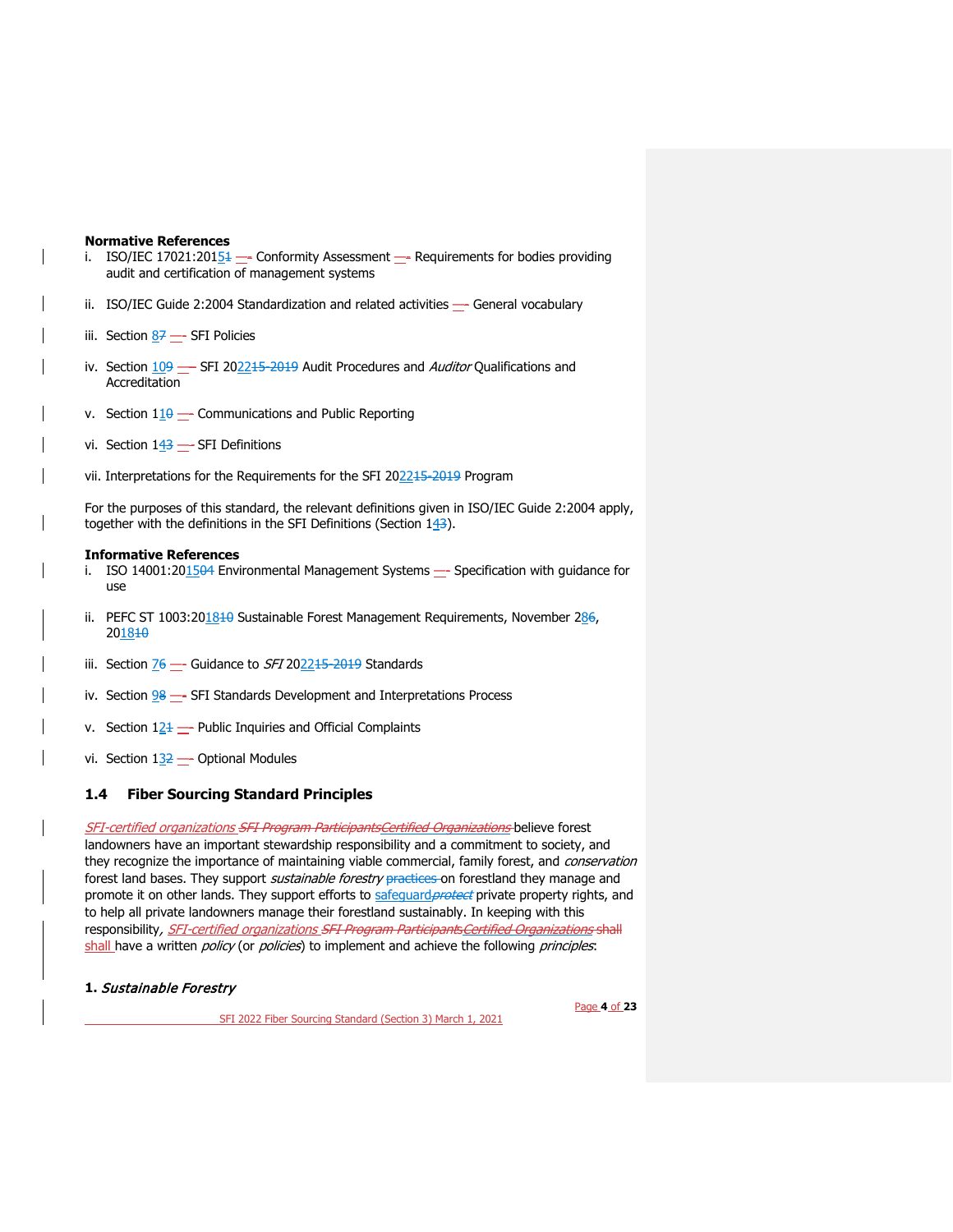To practice *sustainable forestry* to meet the needs of the present while promoting<del>without</del> compromising the ability of future generations to meet their own needs by practicing a land stewardship ethic that integrates reforestation and the managing, growing, nurturing and harvesting of trees for useful products, and for the provision of ecosystem services such as the conservation of soil, air and water quality and quantity, climate change adaptation and mitigationearbon, biological diversity, wildlife and aquatic habitats, recreation and aesthetics.

## **2.** Forest Productivity **and Health**

To provide for regeneration after harvest,  $-$ and maintain the health and productive capacity of the forest land base, and to *protect* and maintain long-term forest and soil health and productivity. In addition, to protect forests from economically, -or-environmentally and socially undesirable impacts levels of wildfire, pests, diseases, *invasive speciesexotic plants and animals*, and other damaging agents and thus maintain and improve long-term forest health and productivity.

#### **3.** Protection **of Water Resources**

To *protect* and maintain the water quality and quantity of water bodies and *riparian areas* and to conform with forestry *best management practices* to *protect* water quality, to meet the needs of both human communities and ecological systems.

#### **4.** Protection **of** Biological Diversity

To manage forests in ways that *protect* and promote *biological diversity*, including animal and plant species, -wildlife habitats, ecologically and culturally important species, threatened and endangered species (i.e., Forest with Exceptional Conservation Values) and native forest cover types at multiple scalesand ecological or natural community types.

#### **5. Aesthetics and Recreation**

To manage the visual impacts of forest operations, and to provide recreational opportunities for the public.

#### **6.** Protection **of** Special Sites

To manage lands that are *ecologically*, geologically or *culturally important* in a manner that takes into account their unique qualities.

#### **7. Responsible** Fiber Sourcing **Practices in North America**

To use and promote among other forest landowners *sustainable forestry* practices that are both scientifically credible and economically, environmentally and socially responsible.

## **78. Legal Compliance**

To comply with applicable federal, provincial, state, and local forestry and related environmental laws, statutes, and regulations.

#### **89. Research**

To support advances in sustainable forest management through *forestry* research, science, and technology.

#### **910. Training and Education**

To improve the practice of *sustainable forestry* through training and education *programs*.

SFI 2022 Fiber Sourcing Standard (Section 3) March 1, 2021

**Commented [SFI6]:** Edit to align with Principle 4.

**Commented [SFI7]:** Now addressed in P. 12.

Page **5** of **23**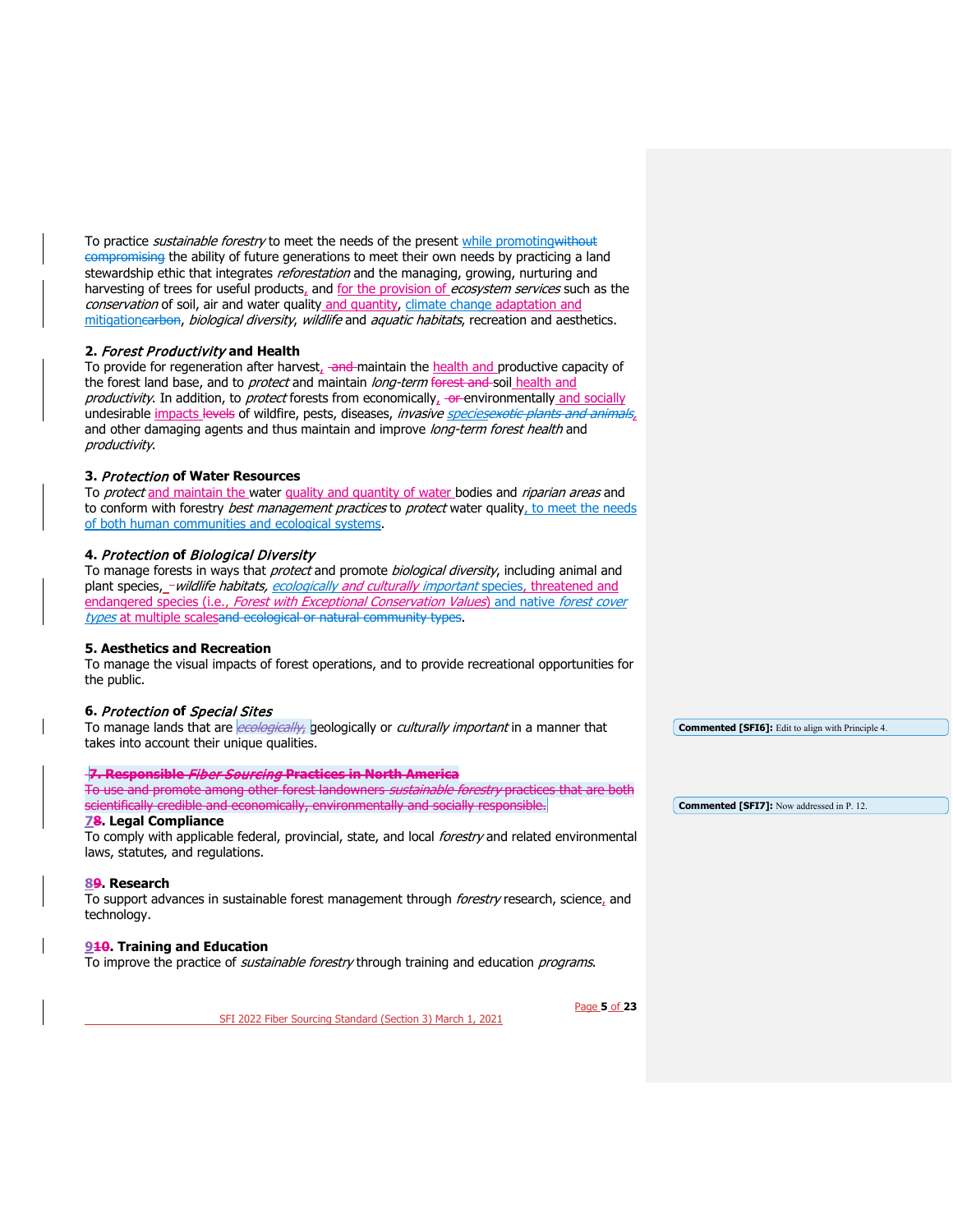#### **1011. Community Involvement and Social Responsibility, and respect for Indigenous Rights**

To broaden the practice of *sustainable forestry* on all lands through community involvement, socially responsible practices, and through recognition and respect of *Indigenous Peoples'* rights and *traditional forest-related knowledge*.

### **112. Transparency**

To broaden the understanding of forest certification to the Fiber Sourcing Standard by documenting certification audits and making the findings publicly available.

#### **123. Continual Improvement**

To continually improve the practice of forest management, and to monitor, measure and report performance in achieving the commitment to *sustainable forestry*.

### **134. Responsible** Fiber Sourcing **including** Illegal Logging **in Offshore** Fiber Sourcing

To use and promote sustainable forestry across a diversity of ownership and management types avoid wood fiber from *controversial sources illegally logged* forests when procuring fiber outside of in the United States and, Canada that is both scientifically credible and socially, environmentally, and economically responsible and globally. North America, and to avoid s<del>ourcing *fiber from countries without effective social laws*, and to avoid sourcing from</del> controversial sources both domestically and internationally.

## <span id="page-5-0"></span>**1.5 SFI 2022 15-2019 Fiber Sourcing Objectives**

A summary of the *SFI 2022<del>15-2019</del> Fiber Sourcing Standard Objectives* follows:

## **Objective 1.** Biodiversity **in** Fiber Sourcing

To address the practice of *sustainable forestry* by conserving *biological diversity*.

**Why it Matters:** Conserving biological diversity protects wildlife habitat and ensures heathy forests.

#### **[Objective 2. Adherence to](#page-9-1)** Best Management Practices

To broaden the practice of *sustainable forestry* through the use of best management practices to *protect* water quality.

**Why it Matters:** Protecting water quality and quantity helps ensure safe and abundant drinking water for all.

#### **Objective 3. Use of** [Qualified Resource Professionals](#page-9-0)**,and** Qualified Logging [Professionals](#page-9-0) **and** SFI-Certified Logging Companies

To promote encourageand utilize forest landowners to utilize the services of qualified logging professionals, certified logging companies professionals (where available) and qualified resource professionals and SFI-certified logging companies.

SFI 2022 Fiber Sourcing Standard (Section 3) March 1, 2021

**Commented [SFI9]:** Logger Training Subgroup edit.

Page **6** of **23**

**Commented [SFI8]:** New Principle to align with new Objective which applies in the U.S., Canada and internationally.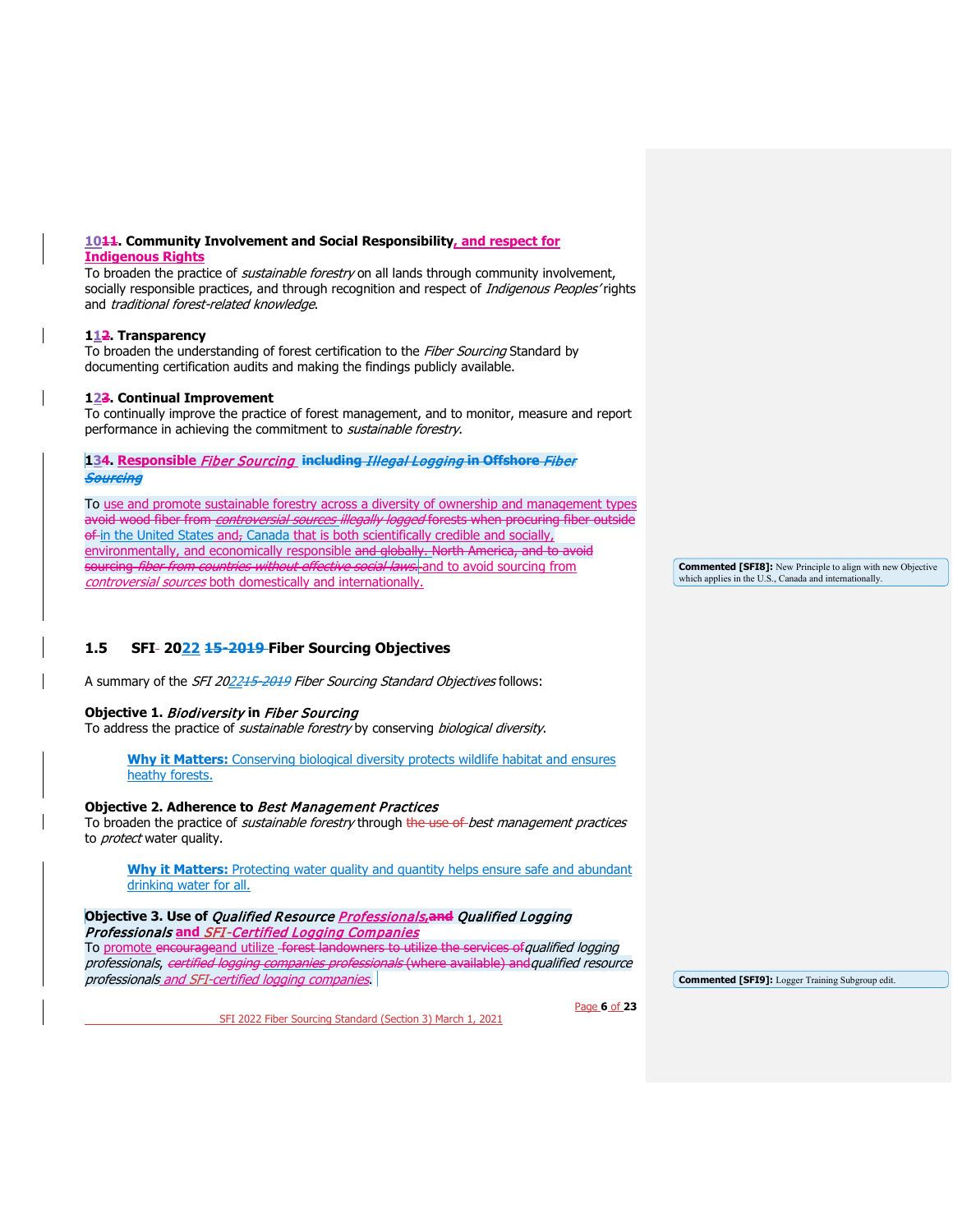**Why it Matters:** Training logging professionals helps landowners implement effective forest management practices.

#### **[Objective 4. Legal and Regulatory Compliance](#page-10-1)**

To comply with all applicable laws and regulations including international, federal, provincial, state, and local. laws and regulations.

**Why it Matters:** Compliance with all laws ensures the protection of the environmental and social values of forests.

#### **Objective 5.** Forestry **[Research, Science,](#page-11-0) and Technology**

To invest in *forestry* research, science and technology, upon which sustainable forest management decisions are based<sub>-</sub> and broaden the awareness of *climate change* impacts on forests, wildlife and biological diversity.

**Why it Matters:** Investing in forest research means healthier, more productive forests.

#### **[Objective 6. Training and Education](#page-12-0)**

To improve the implementation of *sustainable forestry* practices through appropriate training and education programs.

**Why it Matters:** Training and educating foresters means forest management plans are more accurately implemented, ensuring the well-being of our forests.

#### **[Objective 7. Community Involvement and Landowner Outreach](#page-15-0)**

To broaden the practice of *sustainable forestry* through public outreach, education, and involvement and to support the efforts of SFI Implementation Committees.

**Why it Matters:** Outreach and education improves the public's understanding of how important sustainable forestry is to local and global issues.

#### **Objective 8.** Public Land **[Management Responsibilities](#page-17-0)**

To participate and implement sustainable forest management on *public lands.* 

**Why it Matters:** Protects the environmental, social, and economic values of public forests.

### **[Objective 9. Communications and Public Reporting](#page-17-1)**

To increase transparency and to annually report progress on conformance with the *SFI Fiber* Sourcing Standard.

**Why it Matters:** Reporting the results of third-party audits increases the public's understanding of forest certification.

SFI 2022 Fiber Sourcing Standard (Section 3) March 1, 2021

#### **[Objective 10. Management Review and Continual Improvement](#page-18-0)**

To promote continual improvement in the practice of *sustainable forestry* by conducting a management review and monitoring performance.

Page **7** of **23**

**Commented [SFI10]:** Forest Conservation Subgroup edit.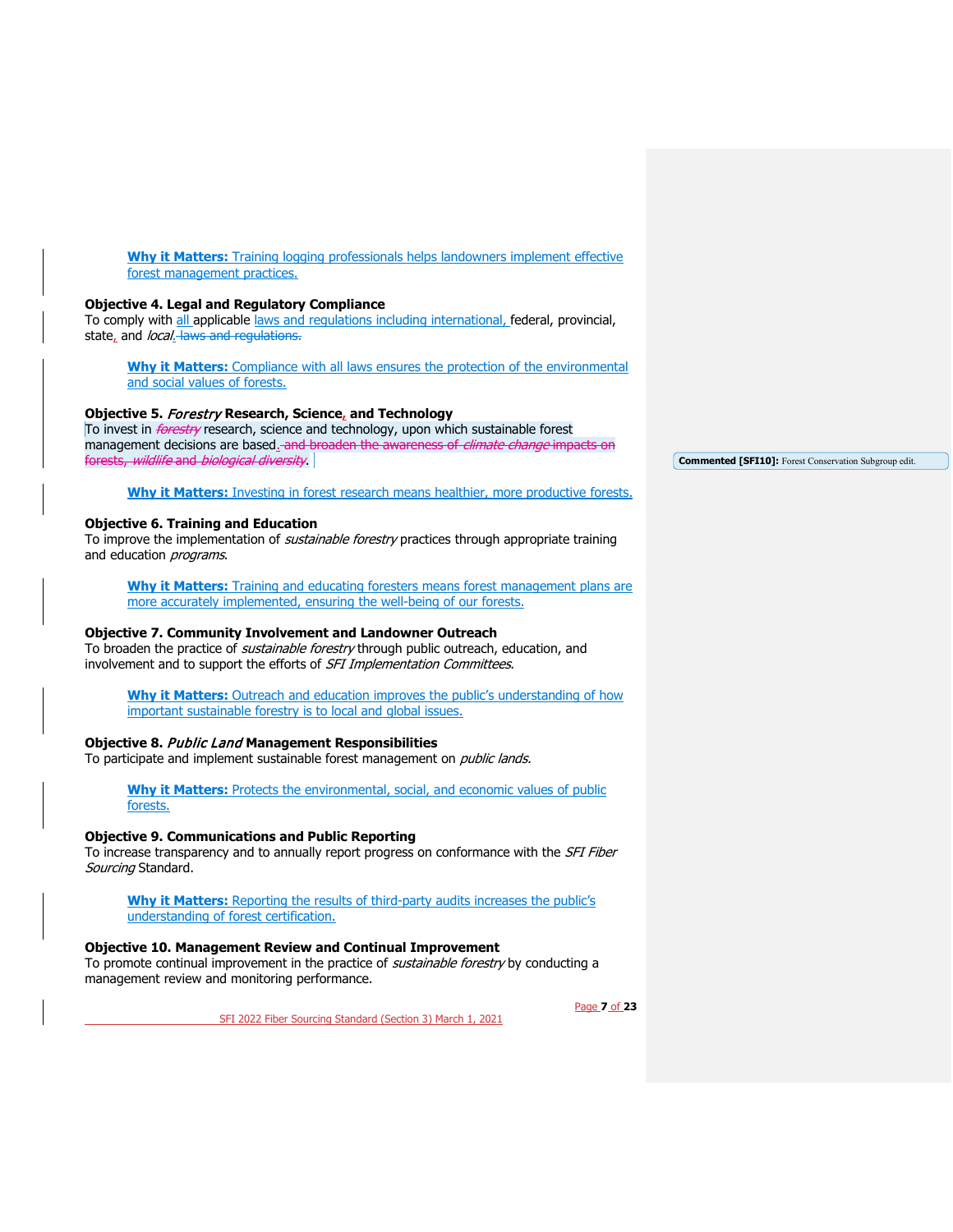| <b>Why it Matters:</b> Encouraging continual improvement of sustainable forestry practices,                           |                                                                    |
|-----------------------------------------------------------------------------------------------------------------------|--------------------------------------------------------------------|
| a cornerstone of sustainable forestry.                                                                                |                                                                    |
|                                                                                                                       |                                                                    |
| <b>Objective 11. Avoid Controversial Sources.</b> To manage the risk of sourcing fiber products                       |                                                                    |
| from <i>controversial sources</i> .                                                                                   | <b>Commented [SFI 11]:</b> New objective with the due diligence    |
|                                                                                                                       | system requirements for assessing risk of fiber from controversial |
| <b>Why it Matters:</b> A due diligence system minimizes the risk of sourcing from                                     | sources.                                                           |
| controversial sources whether in the United States, Canada or offshore.                                               |                                                                    |
|                                                                                                                       |                                                                    |
|                                                                                                                       |                                                                    |
| Objective 11. Promote Conservation of Biological Diversity, Biodiversity Hotspots                                     |                                                                    |
| <del>and <i>High-Biodiversity Wilderness Areas</i></del>                                                              |                                                                    |
| To promote the <i>conservation</i> of <i>biological diversity, biodiversity hotspots</i> and <i>high-biodiversity</i> |                                                                    |
| wilderness areas in fiber sourcing programs.                                                                          |                                                                    |
|                                                                                                                       |                                                                    |
| Objective 12. Avoidance of <i>Controversial Sources</i> including <i>Illegal Logging</i>                              |                                                                    |
| To avoid <i>illegal logging</i> in <i>fiber sourcing</i> programs.                                                    |                                                                    |
|                                                                                                                       |                                                                    |
| Objective 13. Avoidance of <i>Controversial Sources</i> including <i>Fiber Sourced from</i>                           |                                                                    |
|                                                                                                                       |                                                                    |
| Areas without Effective Social Laws                                                                                   |                                                                    |
| To avoid <i>controversial sources</i> in <i>fiber sourcing</i> programs.                                              | <b>Commented [SFI 12]:</b> Removed due to new Objective.           |
|                                                                                                                       |                                                                    |

## <span id="page-7-0"></span>**1.6** SFI **202215-2019** Fiber Sourcing **Requirements**

Fiber sourcing **within the United States and Canada (Objectives 1-10 apply).**

#### <span id="page-7-1"></span>**Objective 1. Biodiversity in Fiber Sourcing.**

To address the practice of *sustainable forestry* by conserving *biological diversity*.

Performance Measure 1.1. Promotion and *conservation* of *biological diversity*.

## Indicators:

- 1. Certified OrganizationProgram participant shall SFI-certified organizations-shall address conservation of biodiversity, individually and/or collaboratively through cooperative efforts involving SFI Implementation Committees, through a Program which-that includes one or more of the following:
	- a. promotion of *biological diversity* concepts utilizing information from organizations such as the World Resources Institute, The Nature Conservancy, NatureServe, Conservation International, State Wildlife Action Plans, State Forest Action Plans and assessments;
	- b. conducting local and regional level *landscape* assessments;
	- c. involvement with local or regional *conservation* efforts;
	- d. use of relevant information on *biological diversity* from credible sources (such as those noted above) in approved training and education programs; and
	- e. other credible approaches.

Page **8** of **23**

**Commented [SFI 13]:** Geographic restriction no longer applies.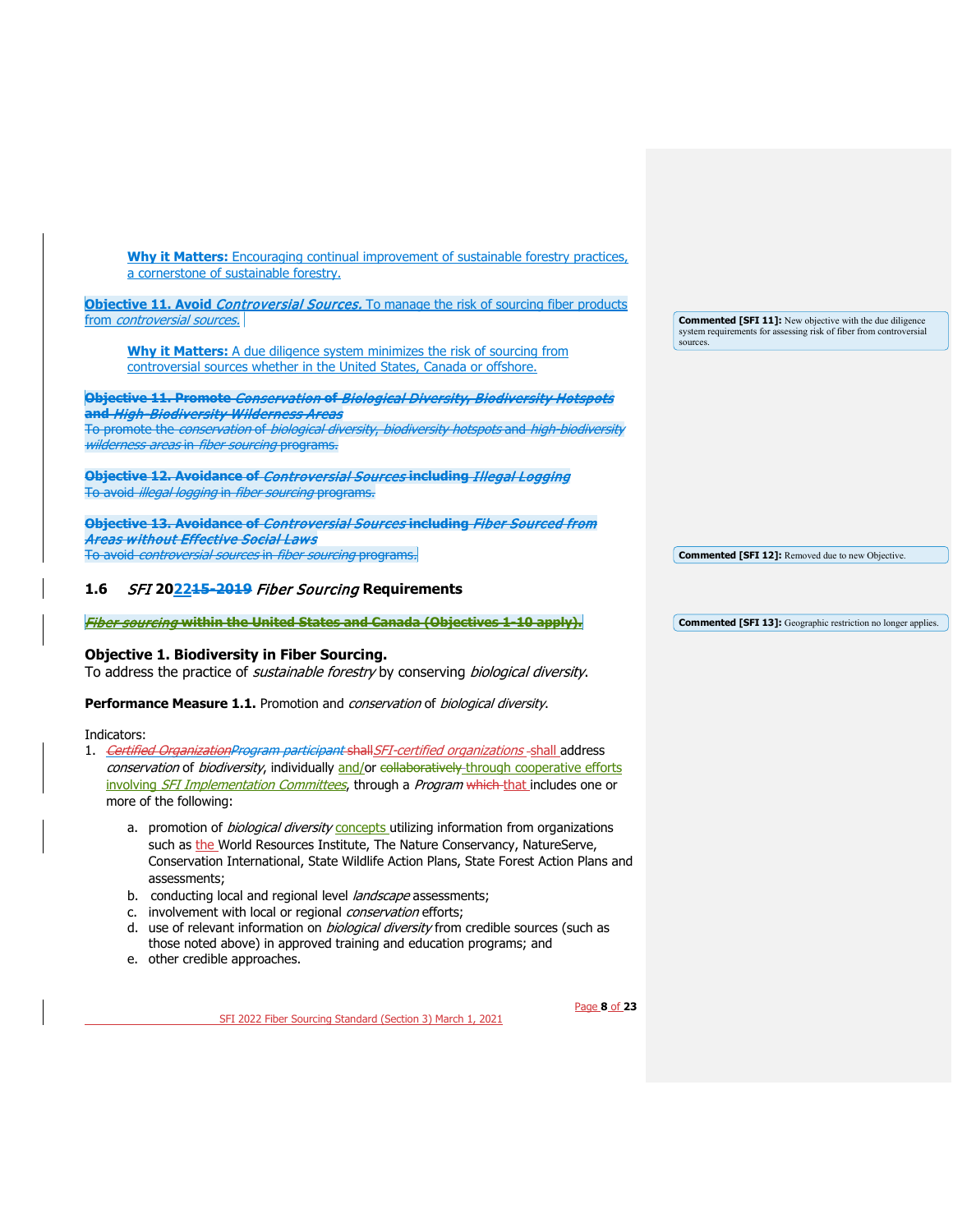## **Performance Measure 1.2.** Promotion and *conservation* of *Forests with Exceptional* **Conservation Value.**

## Indicators:

| 11 IUICULUI 3.                                                                                    |                                                                                               |
|---------------------------------------------------------------------------------------------------|-----------------------------------------------------------------------------------------------|
| SFI-certified organizations Certified Organization shall shall conduct an assessment,             |                                                                                               |
| individually and/or-collaboratively through cooperative efforts involving s the involvement of    |                                                                                               |
| SFI Implementation Committees, of Forests with Exceptional Conservation Value, defined as         |                                                                                               |
| critically imperiled and imperiled species and ecological communities, within their wood and      |                                                                                               |
| fiber supply area(s) and make the summary of the assessment available to wood producers.          | <b>Commented [SFI 14]:</b> Edit to call out use of SICs when<br>developing these assessments. |
| 2. Program to address Forests with Exceptional Conservation Value (critically imperiled and       |                                                                                               |
| imperiled species and ecological communities) -in-harvests of purchased stumpage for all          |                                                                                               |
| harvest operations through fiber sourcing activities such as:                                     |                                                                                               |
| a. use of qualified logging professionals, certified logging companiesprofessionals               |                                                                                               |
| (where available), and qualified resource professionals, or                                       |                                                                                               |
| b. through a training <i>program</i> program for <i>qualified logging professionals</i> on how to |                                                                                               |
| recognize and protect Forests with Exceptional Conservation Value, or                             | <b>Commented [SFI15]:</b> Subgroup edit to clarify intent.                                    |
| c. through in-the-forest verification by certified logging companiesprofessionals; or             |                                                                                               |
| forest landowner outreach; or                                                                     |                                                                                               |
| e. SFI Implementation Committee involvement in the assessment of Forests with                     |                                                                                               |
| <b>Exceptional Conservation Value, and development of recommendations for</b>                     |                                                                                               |
| conservation.                                                                                     |                                                                                               |
|                                                                                                   |                                                                                               |
| 3. SFI-certified organizations Certified Organization shall-shall conduct and incorporate the     |                                                                                               |
| results of a Forests with Exceptional Conservation Value (critically imperiled and imperiled      |                                                                                               |
| species and ecological communities) assessment at the stand level to promote conservation         |                                                                                               |
| of Forests with Exceptional Conservation Value for purchased stumpage.                            | <b>Commented [SFI16]:</b> Subgroup edit to clarify intent.                                    |
|                                                                                                   |                                                                                               |
| Objective 2. Adherence to Best Management Practices.                                              |                                                                                               |
| To broaden the practice of <i>sustainable forestry</i> through the use of best management         |                                                                                               |
| practices to protect water quality.                                                               |                                                                                               |
|                                                                                                   |                                                                                               |
| <b>Performance Measure 2.1.</b> Program ParticipantsCertified Organizations shall SFI-certified   |                                                                                               |
| organizations-shall clearly define and implement policies to ensure that facility inventories and |                                                                                               |
| fiber sourcing activities do not compromise adherence to the principles of sustainable forestry.  |                                                                                               |
|                                                                                                   |                                                                                               |
| Indicators:                                                                                       |                                                                                               |
| Program to require that harvests of purchased stumpage comply with best management                |                                                                                               |
| practices.                                                                                        | <b>Commented [SFI 17]:</b> Indicator moved to 2.2.1.a                                         |
| 1. 2. Use of written agreements for the purchase of raw material sourced directly from the        |                                                                                               |
| forest is required and must include provisions requiring the use of <i>best management</i>        |                                                                                               |
| practices.                                                                                        |                                                                                               |
|                                                                                                   |                                                                                               |
| 23. Program to address adverse weather conditions.                                                |                                                                                               |
|                                                                                                   |                                                                                               |
| 34. Program ParticipantsCertified Organizations shall SFI-certified organizations -shall clearly  |                                                                                               |
| define their fiber sourcing policies in writing and make them available to wood producers.        |                                                                                               |
|                                                                                                   |                                                                                               |
| Page 9 of 23                                                                                      |                                                                                               |

<span id="page-8-0"></span>SFI 2022 Fiber Sourcing Standard (Section 3) March 1, 2021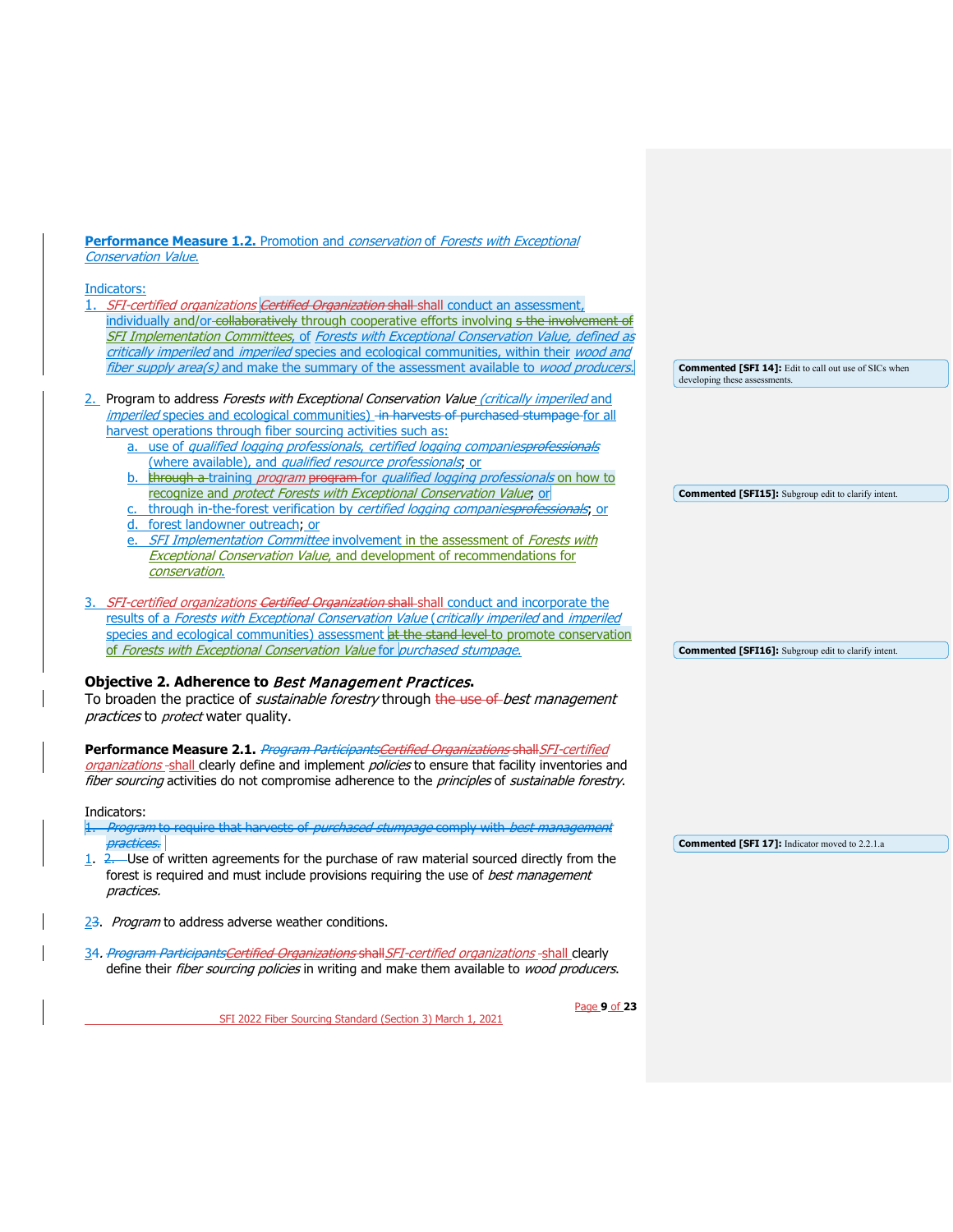**Performance Measure 2.2.** Program Participants Certified Organizations shall SFI-certified organizations shall, individually or through cooperative efforts collaboratively monitor the use of best management practices relative to scale.

#### Indicators:

- 1. A verifiable monitoring system to:
	- a. Program to requireconfirm that harvests of purchased stumpage comply with best management practices;
	- **b.** monitor the use of *best management practices* by *wood producers* supplying the SFI-certified organizationProgram Participant; and
	- ch. evaluate use of *best management practices* across the *wood and fiber supply area*.
- 2. Use of information from the verifiable monitoring system to maintain rates of conformance to best management practices and to identify areas for improved performance.

<span id="page-9-1"></span><span id="page-9-0"></span>

| Objective 3. Use of Qualified Resource Professionals, and Qualified Logging                                                                                                  |                                                                                                |
|------------------------------------------------------------------------------------------------------------------------------------------------------------------------------|------------------------------------------------------------------------------------------------|
| <b>Professionals and Certified Logging Companies</b>                                                                                                                         |                                                                                                |
| To promote encourage and utilize the use forest landowners to utilize the services                                                                                           |                                                                                                |
| ef qualified logging professionals <sub>er</sub> certified logging companies professionals (where                                                                            |                                                                                                |
| available) and qualified resource professionals and certified logging companies.                                                                                             | <b>Commented [SFI18]:</b> Edits from 2 <sup>nd</sup> Logger Training Subgroup<br>call Sept 29. |
| <b>Performance Measure 3.1.</b> SFI-certified organizations Certified Organizations, shall shall                                                                             |                                                                                                |
| promote the use of through their relationships with <i>wood producers and</i> landowners, shall                                                                              |                                                                                                |
| maximize the deliveriespurchases of their raw materials deliveries from <i>qualified logging</i>                                                                             |                                                                                                |
| professionals, and shall encourage the use of qualified resource professionals and/or certified                                                                              |                                                                                                |
| logging companies to improve <i>sustainable forestry</i> through their relationships with <i>wood</i>                                                                        |                                                                                                |
| producers and landowners. Program Participants Certified Organizations shall encourage                                                                                       |                                                                                                |
| landowners to utilize the services of <i>qualified logging professionals, certified logging</i>                                                                              |                                                                                                |
| companicsprofessionals (where available), qualified resource professionals and in applying                                                                                   |                                                                                                |
| principles of sustainable forest management on their lands.                                                                                                                  | <b>Commented [SFI19]:</b> Edits from 2 <sup>nd</sup> Logger Training Subgroup<br>call Sept 29. |
|                                                                                                                                                                              |                                                                                                |
| Indicators:                                                                                                                                                                  |                                                                                                |
| 1. Program to promote the use of qualified logging professionals, certified logging<br>companiesprofessionals (where available), and qualified resource professionals and/or |                                                                                                |
|                                                                                                                                                                              |                                                                                                |
| certified logging companies where available.                                                                                                                                 |                                                                                                |
|                                                                                                                                                                              |                                                                                                |
| List of qualified logging professionals, certified logging companies professionals and                                                                                       |                                                                                                |
| maintained by a <i>Certified OrganizationProgram Participant</i> , state or provincial agency,                                                                               |                                                                                                |
| loggers' association or other organization.                                                                                                                                  | <b>Commented [SFI20]:</b> Requirements moved to new Ind. 3.2.1.<br>Subgroup call Sept 29.      |
| <i>Organizations</i> shall have written agreements for the use of <i>qualified logging</i>                                                                                   |                                                                                                |
| <i>sionals</i> or <i>wood producers</i> that have completed training programs and are                                                                                        |                                                                                                |
| is <i>qualified logging professionals.</i>                                                                                                                                   | <b>Commented [SFI21]:</b> Requirement addressed in new PM 3.2.                                 |
|                                                                                                                                                                              | Subgroup call Sept 29.                                                                         |
| Performance Measure 3.2. Where available, SFI-certified organizationsCertified                                                                                               | Originally was in Obj 6 at Ind. 6.1.5.                                                         |
| <b>Organizations</b> , through                                                                                                                                               |                                                                                                |
|                                                                                                                                                                              |                                                                                                |
|                                                                                                                                                                              |                                                                                                |
| Page 10 of 23                                                                                                                                                                |                                                                                                |
| SFI 2022 Fiber Sourcing Standard (Section 3) March 1, 2021                                                                                                                   |                                                                                                |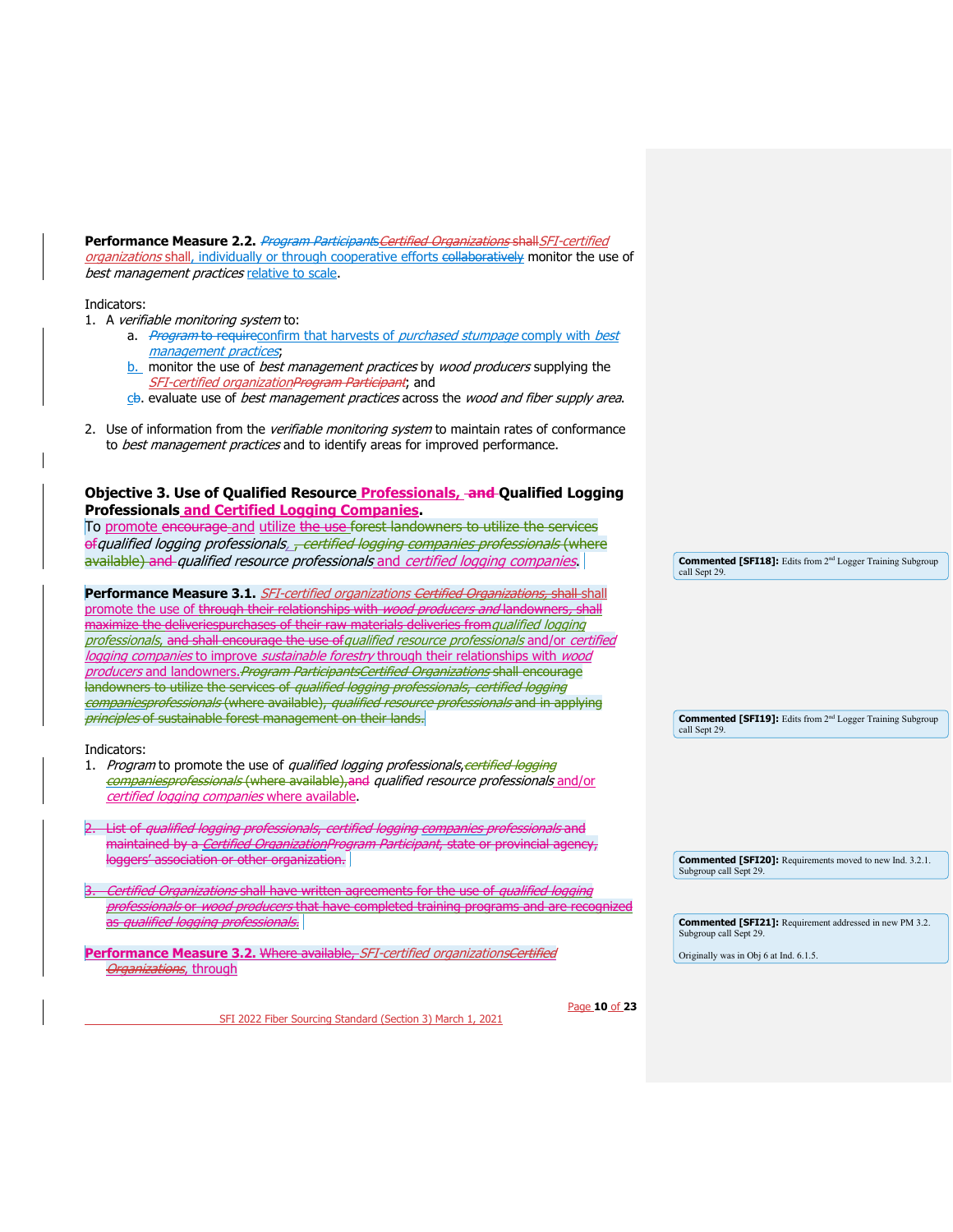<span id="page-10-1"></span><span id="page-10-0"></span>

| their relationships with <i>wood-producers</i> and landowners, shall-shall maximize recognizethe<br>deliveryies<br>of raw materials from qualified logging professionals and/or potential benefit of certified logging<br>companies. to foster improvement in wood producers.                                                                                               |                                                                                                                                                                |
|-----------------------------------------------------------------------------------------------------------------------------------------------------------------------------------------------------------------------------------------------------------------------------------------------------------------------------------------------------------------------------|----------------------------------------------------------------------------------------------------------------------------------------------------------------|
| Indicator:<br>1. List of qualified logging professionals and/or certified logging companies maintained by an<br>SFI-certified organization Certified Organizations, state or provincial agency, loggers'<br>association, or other organization.                                                                                                                             |                                                                                                                                                                |
| shall encourage the use of certified logging companies where they are available and after                                                                                                                                                                                                                                                                                   | Commented [SFI22]: Was Ind. 3.1.2.                                                                                                                             |
| consideration of other factors involved in developing contractual relationships.<br>2. Certified Organizations shall SFI-certified organizations -shall have written agreements for the<br>use of qualified logging-professionals or wood producers that have completed training<br>programs and are recognized as qualified logging professionals and/or certified logging | <b>Commented [SFI 23]:</b> Edit after Subgroup call Sept 29. Intent is<br>to emphasize the importance of using trained loggers for deliveries to<br>SFI mills. |
| <i>companies.</i>                                                                                                                                                                                                                                                                                                                                                           | <b>Commented [SFI24]:</b> Originally was Ind. 6.1.5.                                                                                                           |
| <b>Objective 4. Legal and Regulatory Compliance.</b><br>To comply with all applicable laws and regulations including international, federal,<br>provincial, state, and local. laws and regulations.                                                                                                                                                                         |                                                                                                                                                                |
| Performance Measure 4.1. Program Participants Certified Organizations shall SFI-certified<br>organizations-shall comply with all applicable federal, provincial, state, and local forestry and<br>related social and environmental laws and regulations. and take steps to avoid illegal logging.                                                                           | <b>Commented [SFI 25]:</b> Edit to remove "social" from PM 4.1 as it<br>addressed in PM 4.2.                                                                   |
| Indicators:                                                                                                                                                                                                                                                                                                                                                                 | <b>Commented [SFI26]:</b> deleted as this is now addressed in the                                                                                              |
| 1. Access to relevant laws and regulations in appropriate locations.                                                                                                                                                                                                                                                                                                        | avoidance of controversial sources Objective 11.                                                                                                               |
| 2. System to achieve compliance with applicable international, federal, provincial, statestate, or<br>local laws and regulations.                                                                                                                                                                                                                                           | <b>Commented [SFI 27]:</b> Edit to link to international in Objective<br>text.                                                                                 |
| 3. Demonstration of commitment to legal compliance through <i>available regulatory action</i><br>information.                                                                                                                                                                                                                                                               |                                                                                                                                                                |
| <i>Program</i> to assess the risk that the <i>Program Participant's fiber sourcing</i> program could<br>acquire material from as defined by Controversial sources is considering some of the<br>following:<br>a. communications with suppliers;<br>b. independent research;<br>c. contract documentation; and<br>d. maintain records.                                       |                                                                                                                                                                |
| 5. Program to address any significant risk identified under 4.1.4.<br>Performance Measure 4.2. Program ParticipantsCertified Organizations shall SFI-certified<br>organizations-shall take appropriate steps to comply with all applicable social laws at the<br>federal, provincial, statestate, and local levels in the country where in which the SFI-certified          | <b>Commented [SFI28]:</b> Deleted as this is now addressed in the<br>avoidance of controversial sources Objective 11                                           |
| <i>organization <del>Certified OrganizationProgram Participant</del></i> operates.<br>$D = 2$ and $D = 2$                                                                                                                                                                                                                                                                   |                                                                                                                                                                |

SFI 2022 Fiber Sourcing Standard (Section 3) March 1, 2021

Page **11** of **23**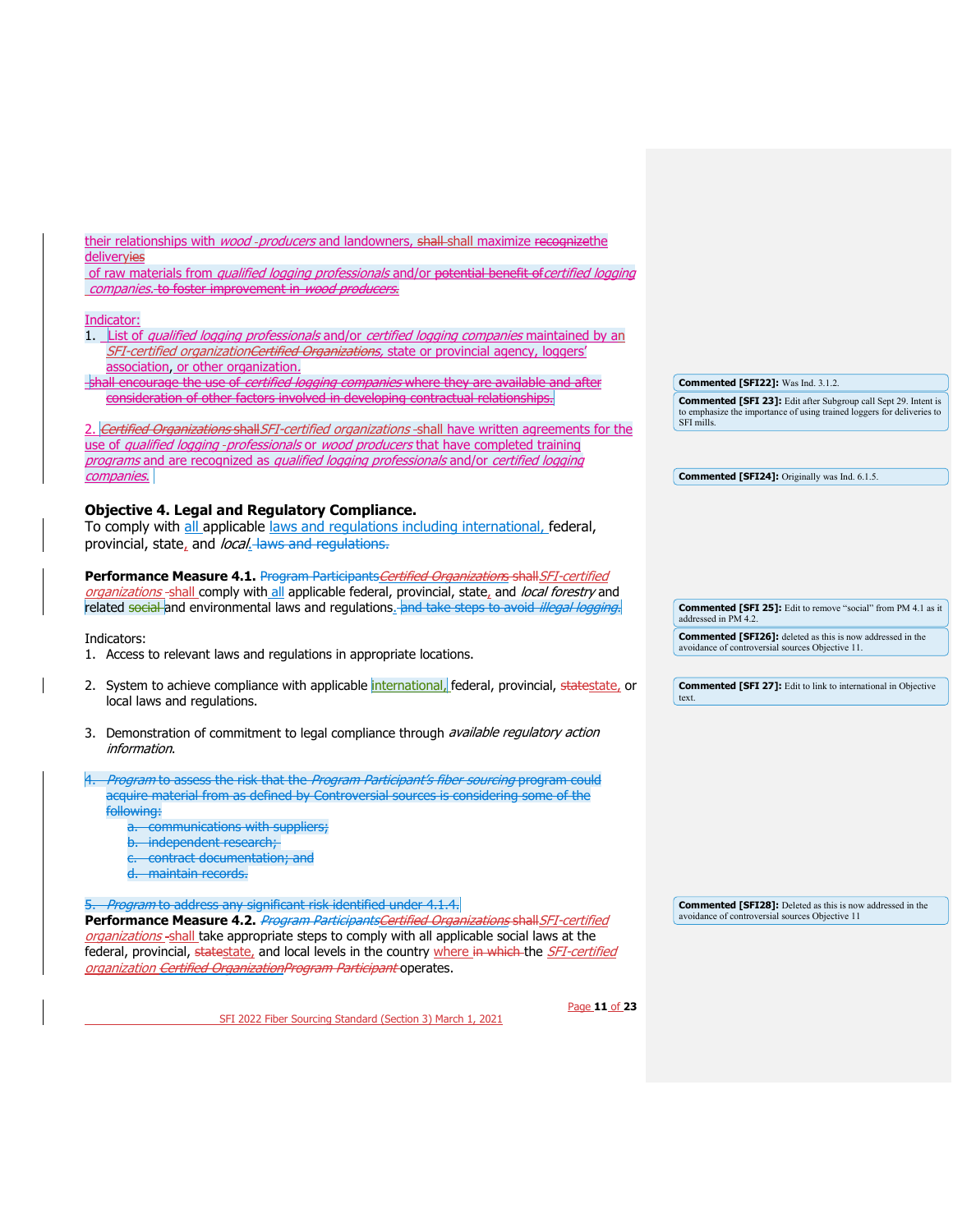<span id="page-11-0"></span>

| Indicator:<br>1. Written <i>policy</i> demonstrating commitment to comply with social laws, such as those<br>covering civil rights, equal employment opportunities, gender equality, diversity inclusion,<br>anti-discrimination and anti-harassment measures, workers' compensation, Indigenous<br>Peoples'rights, workers' and communities' right to know, prevailing wages, workers' right to<br>organize, and occupational health and safety which meet the spirit and intent of the<br>International Labour Organization (ILO) Declaration on the Fundamental Principles and<br>Rights at Work (1998). | <b>Commented [SFI29]:</b> Subgroup Edit Oct 6 2020                                                                                              |
|-------------------------------------------------------------------------------------------------------------------------------------------------------------------------------------------------------------------------------------------------------------------------------------------------------------------------------------------------------------------------------------------------------------------------------------------------------------------------------------------------------------------------------------------------------------------------------------------------------------|-------------------------------------------------------------------------------------------------------------------------------------------------|
| Objective 5. Forestry Research, Science and Technology.                                                                                                                                                                                                                                                                                                                                                                                                                                                                                                                                                     |                                                                                                                                                 |
| To invest in <i>forestry</i> -research, science and technology, upon which sustainable forest<br>management decisions are based. and broaden the awareness of climate change                                                                                                                                                                                                                                                                                                                                                                                                                                |                                                                                                                                                 |
| impacts on forests, wildlife and biological diversity.                                                                                                                                                                                                                                                                                                                                                                                                                                                                                                                                                      |                                                                                                                                                 |
| Performance Measure 5.1. Program ParticipantsCertified Organizations shall SFI-certified<br>organizations-shall individually and/or through cooperative efforts involving SFI Implementation<br>Committees, associations or other partners provide in-kind support or funding for forest<br>research to improve <i>forest health, productivity</i> , and sustainable management of forest<br>resources, and the environmental benefits and performance of forest products.                                                                                                                                  | <b>Commented [SFI 30]:</b> Edit to align with revised Indicator 5.1.1.                                                                          |
| Indicators:                                                                                                                                                                                                                                                                                                                                                                                                                                                                                                                                                                                                 |                                                                                                                                                 |
| 1. Financial or in-kind support of research, collaboratives, or knowledge transfer to address<br>questions key themes of relevance in the region of operations as identified by <i>Certified</i><br>Organizations SFI-certified organizations local stakeholders, communities and/or Indigenous                                                                                                                                                                                                                                                                                                             |                                                                                                                                                 |
| Peoples. <del>such as E</del> xamples could include, but are not limited to, areas of the following<br>topics:                                                                                                                                                                                                                                                                                                                                                                                                                                                                                              | <b>Commented [SFI31]:</b> Forest Conservation Subgroup edit to<br>include that Certified Organization can identify themes - good to<br>clarify. |
| a. forest <i>productivity</i> climate change adaptation and mitigation;<br>b. water quality and quantity;                                                                                                                                                                                                                                                                                                                                                                                                                                                                                                   |                                                                                                                                                 |
| c. biodiversity, Forests with Exceptional Conservation Value, and species maintenance                                                                                                                                                                                                                                                                                                                                                                                                                                                                                                                       |                                                                                                                                                 |
| and recovery;<br>d. landscape ecology;                                                                                                                                                                                                                                                                                                                                                                                                                                                                                                                                                                      |                                                                                                                                                 |
| e. Indigenous traditional ecological knowledge,<br>ecosystem services or non-timber forest products,                                                                                                                                                                                                                                                                                                                                                                                                                                                                                                        |                                                                                                                                                 |
| g. community issues engagement;                                                                                                                                                                                                                                                                                                                                                                                                                                                                                                                                                                             |                                                                                                                                                 |
| h. forest health and productivity,<br>support for Forest Inventory Analysis (FIA)                                                                                                                                                                                                                                                                                                                                                                                                                                                                                                                           |                                                                                                                                                 |
| SFI sponsored cConservation Grant Program-research;                                                                                                                                                                                                                                                                                                                                                                                                                                                                                                                                                         |                                                                                                                                                 |
| k. the role of forests in the bioeconomy, and<br>- or similar themes areas which build broader understanding of the benefits and                                                                                                                                                                                                                                                                                                                                                                                                                                                                            |                                                                                                                                                 |
| effects impacts of sustainable forest management and forest sustainability or<br>sustainable supply chains                                                                                                                                                                                                                                                                                                                                                                                                                                                                                                  | <b>Commented [SFI 32]:</b> Edit to better illustrate the range of                                                                               |
|                                                                                                                                                                                                                                                                                                                                                                                                                                                                                                                                                                                                             | potential topics for research.                                                                                                                  |
| 2. Research on genetically engineered modified trees via forest tree biotechnology shall<br>adhere to all applicable federal, state, and provincial regulations and international protocols                                                                                                                                                                                                                                                                                                                                                                                                                 | <b>Commented [SFI33]:</b> Forest Conservation Subgroup edit to<br>include supply chains.                                                        |
| ratified by the U.S. or Canada depending on jurisdiction of management. Refer to the SFI<br>policy on forest tree biotechnology in Section 7.                                                                                                                                                                                                                                                                                                                                                                                                                                                               | <b>Commented [SFI34]:</b> Forest Conservation Subgroup edit to                                                                                  |
|                                                                                                                                                                                                                                                                                                                                                                                                                                                                                                                                                                                                             | remove Indicator and place reliance of the SFI Forest Tree<br>Technology Policy.                                                                |
| Page 12 of 23<br>SFI 2022 Fiber Sourcing Standard (Section 3) March 1, 2021                                                                                                                                                                                                                                                                                                                                                                                                                                                                                                                                 |                                                                                                                                                 |
|                                                                                                                                                                                                                                                                                                                                                                                                                                                                                                                                                                                                             |                                                                                                                                                 |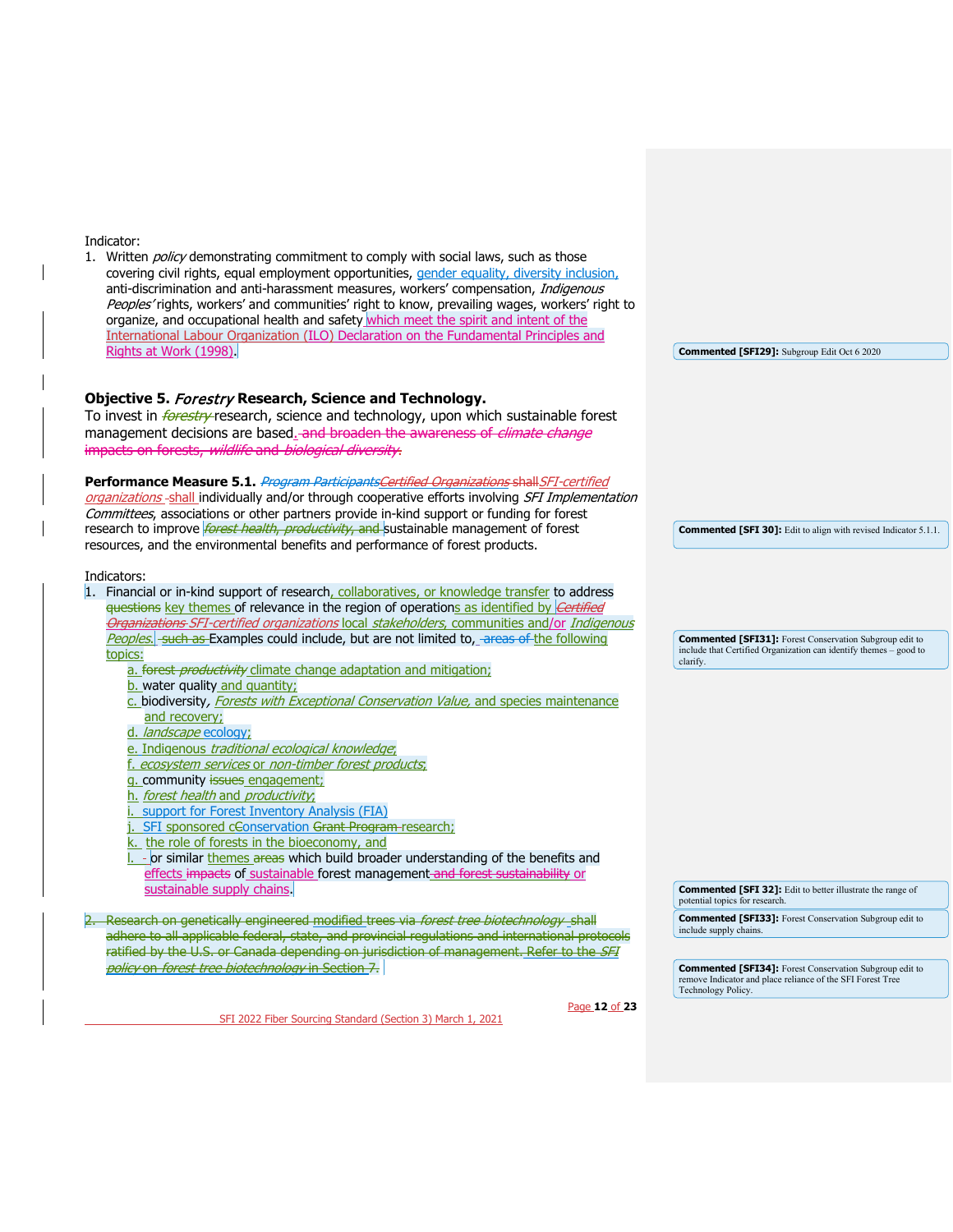23. Ensure that knowledge gained through research is shared, to the extent possible, to positively influence sustainable forest management. Consider the sharing of knowledge gained through research in appropriate formats to influence sustainable forest management.

## **Performance Measure 5.2.** Program ParticipantsCertified Organizations shallSFI-certified

organizations-shall individually and/or through cooperative efforts involving SFI Implementation Committees, associations or other partners develop, contribute to, or use national, state, provincial or regional analyses in support of their sustainable forestry programs.

#### Indicator:

- 1. Participation, individually and/or through cooperative efforts involving SFI Implementation Committees and/or associations at the national, state, provincial or regional level, in the development or use of some of the following of information such as:
	- a. regeneration assessments;
	- b. *growth and drain* assessments;
	- c. *best management practices* implementation and conformance;
	- d. *biodiversity conservation* information for family forest owners; and
	- e. social, culturalcultural, or economic benefit assessments.

## Performance Measure 5.3. *Program ParticipantsCertified Organizations* shall SFI-certified

organizations-shall individually and/or through cooperative efforts involving SFI Implementation Committees, associations or other partners broaden the awareness of climate change impacts on forests, wildlife, and biological diversity.

Indicators:

- 1. Where available, monitor information generated from regional climate models on long-term forest health, productivity, and economic viability.
- 2. Program ParticipantsCertified Organizations SFI-certified organizations are knowledgeable about climate change impacts on wildlife, wildlife habitats and conservation of biological diversity through international, national, regional, or local programs.

## <span id="page-12-0"></span>**Objective 6. Training and Education.**

To improve the implementation of *sustainable forestry* practices through appropriate training and education *programs*.

#### **Performance Measure 6.1.** *Program ParticipantsCertified Organizations shall SFI-certified*

organizations-shall require appropriate training of personnel and contractors so that they are competent to fulfill their responsibilities under the SFI 202215-2019 Fiber Sourcing Standard.

#### Indicators:

1. Written statement of commitment to the SFI 202145-2019 Fiber Sourcing Standard communicated throughout the organization, particularly to facility and woodland managers, fiber sourcing staff and field foresters.

SFI 2022 Fiber Sourcing Standard (Section 3) March 1, 2021

**Commented [SFI 35]:** Edit to strengthen the requirement.

**Commented [SFI 36]:** Edit to bring more specificity to the Performance Measure.

Page **13** of **23**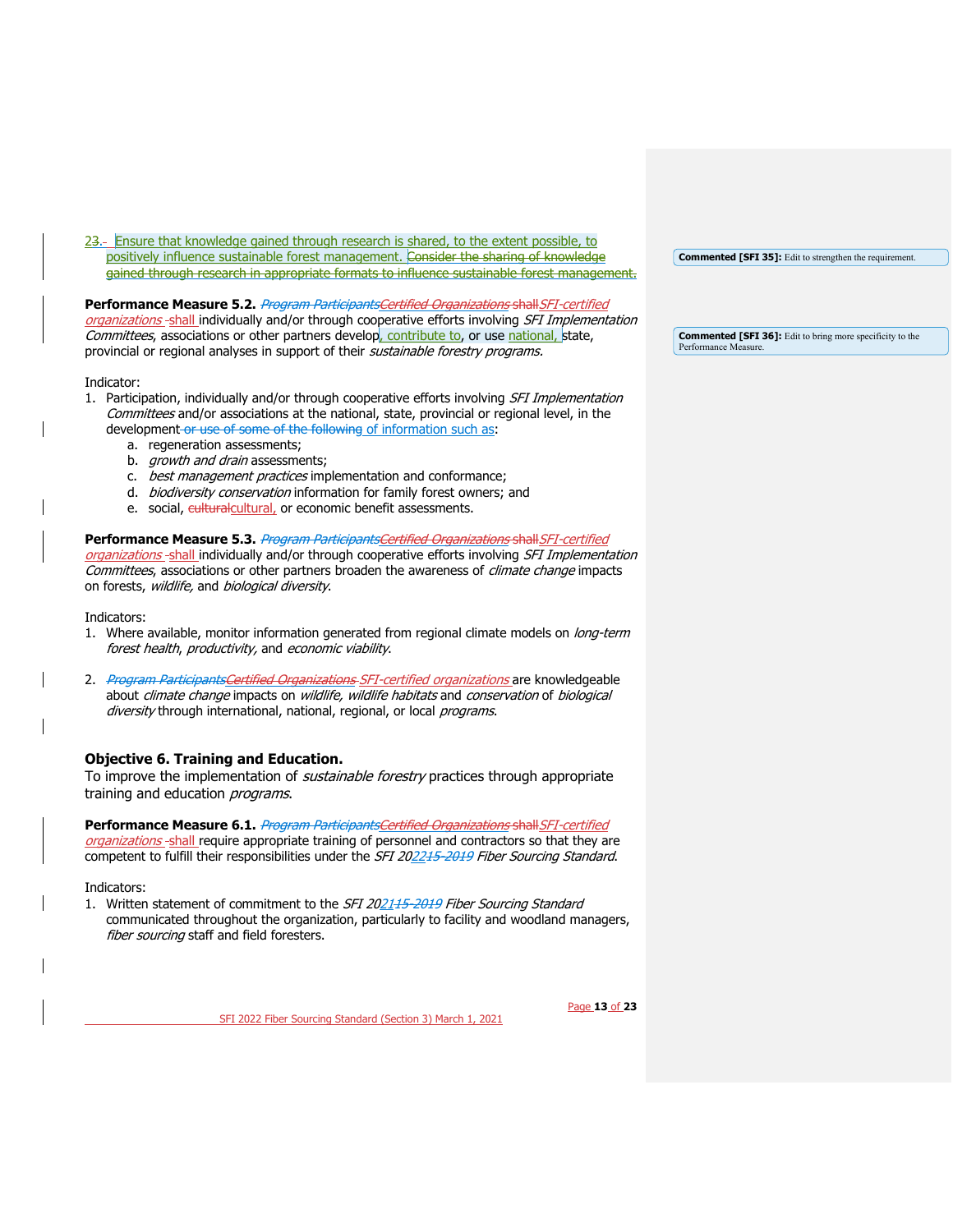| 2. Assignment and understanding of roles and responsibilities for achieving SFI 2022115-2019<br>Fiber Sourcing Standard objectives.                                                                                                                                                                                                                                                                                                                                                                                                                                                                                                                                                                                              |                                                                                                                     |
|----------------------------------------------------------------------------------------------------------------------------------------------------------------------------------------------------------------------------------------------------------------------------------------------------------------------------------------------------------------------------------------------------------------------------------------------------------------------------------------------------------------------------------------------------------------------------------------------------------------------------------------------------------------------------------------------------------------------------------|---------------------------------------------------------------------------------------------------------------------|
| 3. Staff education and training sufficient to their roles and responsibilities.                                                                                                                                                                                                                                                                                                                                                                                                                                                                                                                                                                                                                                                  |                                                                                                                     |
| Contractor education and training sufficient to their roles and responsibilities.<br>4.                                                                                                                                                                                                                                                                                                                                                                                                                                                                                                                                                                                                                                          |                                                                                                                     |
| 5. Program ParticipantsCertified Organizations shall have written agreements for the use of<br>qualified logging professionals and/or certified logging professionals (where available)<br>and/or wood producers that have completed training programs and are recognized as<br>qualified logging professionals.                                                                                                                                                                                                                                                                                                                                                                                                                 | <b>Commented [SFI37]:</b> Moved to Objective 3 – QLP and QRPs.                                                      |
| Certified Organizations shall strive to achieve 100 percent of their raw material deliveries<br>from qualified logging professionals, or certified logging companies where they exist, who:<br>a. has completed the SFI Implementation Committee approved wood producer training<br>program;<br>is an owner of, employee of, or contracted by the wood producer, and<br>c. has direct responsibility and is on site reqularly to consistently carry out the roles<br>and responsibilities of the <i>qualified logging professional</i> or <i>certified logging</i>                                                                                                                                                               |                                                                                                                     |
| companies under the SFI 2022 Forest Management or Fiber Sourcing Standards.                                                                                                                                                                                                                                                                                                                                                                                                                                                                                                                                                                                                                                                      | <b>Commented [SFI38]:</b> Indicator incorporated into Obj 3, PM 3.2.                                                |
| Performance Measure 6.2. Program ParticipantsCertified Organizations shall SFI-certified<br>organizations-shall work individually and/or with SFI Implementation Committees, logging or<br>forestry associations, or appropriate agencies or others in the <i>forestry</i> community to foster<br>improvement in the professionalism of wood producers specific to qualified logging<br>professionals.<br>Indicators:<br>1. Participation in or support of <i>SFI Implementation Committees</i> to establish criteria and<br>identify delivery mechanisms for <i>wood producer</i> core training courses that allow individuals<br>to attain qualified logging professional status. These criteria mustthat address at least the |                                                                                                                     |
| followingand periodic continuing education that address.<br>a. awareness of <i>sustainable forestry principles</i> and <b>SFI's workthe SFI program</b> ;                                                                                                                                                                                                                                                                                                                                                                                                                                                                                                                                                                        | <b>Commented [SFI39]:</b> Edit highlighting that these topics in 6.2.1<br>are the core course needed to attain QLP. |
| b. <i>best management practices</i> , including streamside management and road<br>construction, maintenance, and retirement;<br>e. reforestation, invasive exotic plants and animals, forest resource conservation,                                                                                                                                                                                                                                                                                                                                                                                                                                                                                                              |                                                                                                                     |
| aesthetics and special sites,                                                                                                                                                                                                                                                                                                                                                                                                                                                                                                                                                                                                                                                                                                    | <b>Commented [SFI 40]:</b> Moved to continuing education -                                                          |
| dc. awareness of responsibilities under the U.S. Endangered Species Act, the Canadian<br>Species at Risk Act, Forests with Exceptional Conservation Value (critically imperiled<br>and <i>imperiled</i> species and ecological communities), and other measures to <i>protect</i><br>biodiversity and wildlife habitat (e.g., Forests with Exceptional Conservation Value);<br>awareness of rare forested natural communities as identified by provincial or state<br>e.<br>agencies, or by credible organizations such as NatureServe, The Nature                                                                                                                                                                               | indicator 6.2.2.                                                                                                    |
| Conservancy, etc.                                                                                                                                                                                                                                                                                                                                                                                                                                                                                                                                                                                                                                                                                                                | <b>Commented [SFI 41]:</b> Moved to continuing education -<br>indicator 6.2.2.                                      |
| fd. logging safety;<br>ge. _U.S. Occupational Safety and Health Administration (OSHA) and Canadian Centre<br>for _Occupational Health and Safety (CCOHS) regulations, wage and hour rules,<br>and other provincial, statestate, and local employment laws, and                                                                                                                                                                                                                                                                                                                                                                                                                                                                   |                                                                                                                     |
| Page 14 of 23<br>SFI 2022 Fiber Sourcing Standard (Section 3) March 1, 2021                                                                                                                                                                                                                                                                                                                                                                                                                                                                                                                                                                                                                                                      |                                                                                                                     |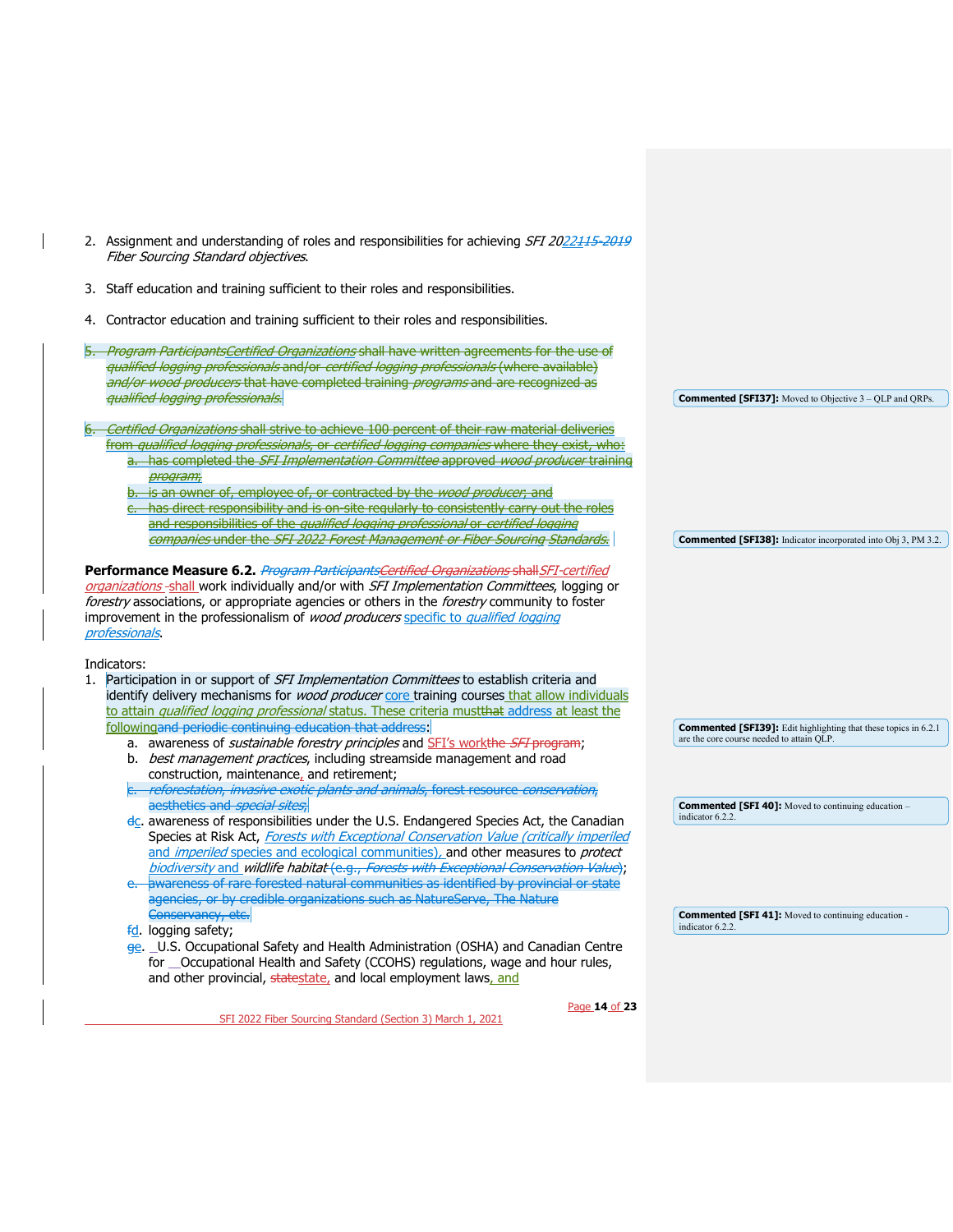| other topics identified by Certified Organizations SFI-certified organizations and/or<br><b>SFI</b> Implementation<br>Committees that improve their responsibilities in meeting the SFI 2022 Standards.<br>transportation issues;<br>business management;<br>public policy and outreach; and<br>awareness of emerging technologies.<br><b>Commented [SFI 42]:</b> Moved to continuing education -<br>indicator 6.2.2.<br>2. Participation in or support of <i>SFI Implementation Committees</i> to establish criteria and<br>identify delivery mechanisms for <i>wood producer</i> continuing education training courses that<br>shall-shall be taken by qualified logging professionals at least once every two years to<br>maintain their status. The continuing education training course(s) shall-shallat least once<br><b>Commented [SFI43]:</b> Edit to call out that CE must be at least<br>once every two years to maintain QLP status.<br>every two years that address one or more of the following topics: The SIC approved wood<br>producer training programs shall have a continuing education component with coursework<br>that supports the current training programs,<br>awareness of <i>sustainable forestry principles</i> and the SFI's work <del>SFI program</del> ;<br>best management practices, including streamside management and road<br>b.<br>construction, maintenance, and retirement;<br><b>Commented [SFI 44]:</b> Repetition of core topics in CE for<br>reinforcement.<br>c. reforestation, invasive species management, forest resource conservation, aesthetics<br><b>Commented [SFI 45]:</b> Edit to add specificity.<br>and <i>special sites</i> .<br>d. awareness of rare forested <i>natural communities</i> as identified by provincial or state<br>agencies, or by credible organizations such as NatureServe or The Nature<br>Conservancy;<br>e. transportation issues:<br>business management:<br>public policy and outreach;<br>awareness of emerging technologies;<br>logging safety; -orand<br>j. the principles of sustainable forestry other topics identified by the SFI-certified<br>organization Certified Organization and/or SFI Implementation - Committees that<br>improve their responsibilities in meeting the SFI 2022 Standards, and<br><b>Commented [SFI 46]:</b> Edit to add specificity.<br>k. observed trends regarding the effectiveness of the SFI Implementation Committee<br>approved wood producer training programs.<br><b>Commented [SFI47]:</b> Replaced by new 6.2.2 j<br>Performance Measure 6.3. Certified Organizations shall work individually andcollaboratively<br>with SFI Implementation Committees, logging or forestry associations, or appropriate agencies<br>or others in the <i>forestry</i> community to foster improvement in the professionalism of <i>wood</i><br>producers specific to certified logging companies where they exist.<br>31. Participation in or support of SFI Implementation Committees to establish criteria for<br>recognition of logger certification <i>programs</i> , where they exist, that include:<br>a. completion of SFI Implementation Committee recognized logger training programs<br>and meeting continuing education requirements of the training program by key<br>personnel;<br>b. independent in-the-forest verification of conformance with the logger certification<br><i>program</i> standards;<br>c. compliance with all applicable laws and regulations including responsibilities under<br>the U.S. Endangered Species Act, the Canadian Species at Risk Act and other<br>Page 15 of 23<br>SFI 2022 Fiber Sourcing Standard (Section 3) March 1, 2021 |  |  |
|------------------------------------------------------------------------------------------------------------------------------------------------------------------------------------------------------------------------------------------------------------------------------------------------------------------------------------------------------------------------------------------------------------------------------------------------------------------------------------------------------------------------------------------------------------------------------------------------------------------------------------------------------------------------------------------------------------------------------------------------------------------------------------------------------------------------------------------------------------------------------------------------------------------------------------------------------------------------------------------------------------------------------------------------------------------------------------------------------------------------------------------------------------------------------------------------------------------------------------------------------------------------------------------------------------------------------------------------------------------------------------------------------------------------------------------------------------------------------------------------------------------------------------------------------------------------------------------------------------------------------------------------------------------------------------------------------------------------------------------------------------------------------------------------------------------------------------------------------------------------------------------------------------------------------------------------------------------------------------------------------------------------------------------------------------------------------------------------------------------------------------------------------------------------------------------------------------------------------------------------------------------------------------------------------------------------------------------------------------------------------------------------------------------------------------------------------------------------------------------------------------------------------------------------------------------------------------------------------------------------------------------------------------------------------------------------------------------------------------------------------------------------------------------------------------------------------------------------------------------------------------------------------------------------------------------------------------------------------------------------------------------------------------------------------------------------------------------------------------------------------------------------------------------------------------------------------------------------------------------------------------------------------------------------------------------------------------------------------------------------------------------------------------------------------------------------------------------------------------------------------------------------------------------------------------------------------------------------------------------------------------------------------------------------------------------|--|--|
|                                                                                                                                                                                                                                                                                                                                                                                                                                                                                                                                                                                                                                                                                                                                                                                                                                                                                                                                                                                                                                                                                                                                                                                                                                                                                                                                                                                                                                                                                                                                                                                                                                                                                                                                                                                                                                                                                                                                                                                                                                                                                                                                                                                                                                                                                                                                                                                                                                                                                                                                                                                                                                                                                                                                                                                                                                                                                                                                                                                                                                                                                                                                                                                                                                                                                                                                                                                                                                                                                                                                                                                                                                                                                          |  |  |
|                                                                                                                                                                                                                                                                                                                                                                                                                                                                                                                                                                                                                                                                                                                                                                                                                                                                                                                                                                                                                                                                                                                                                                                                                                                                                                                                                                                                                                                                                                                                                                                                                                                                                                                                                                                                                                                                                                                                                                                                                                                                                                                                                                                                                                                                                                                                                                                                                                                                                                                                                                                                                                                                                                                                                                                                                                                                                                                                                                                                                                                                                                                                                                                                                                                                                                                                                                                                                                                                                                                                                                                                                                                                                          |  |  |
|                                                                                                                                                                                                                                                                                                                                                                                                                                                                                                                                                                                                                                                                                                                                                                                                                                                                                                                                                                                                                                                                                                                                                                                                                                                                                                                                                                                                                                                                                                                                                                                                                                                                                                                                                                                                                                                                                                                                                                                                                                                                                                                                                                                                                                                                                                                                                                                                                                                                                                                                                                                                                                                                                                                                                                                                                                                                                                                                                                                                                                                                                                                                                                                                                                                                                                                                                                                                                                                                                                                                                                                                                                                                                          |  |  |
|                                                                                                                                                                                                                                                                                                                                                                                                                                                                                                                                                                                                                                                                                                                                                                                                                                                                                                                                                                                                                                                                                                                                                                                                                                                                                                                                                                                                                                                                                                                                                                                                                                                                                                                                                                                                                                                                                                                                                                                                                                                                                                                                                                                                                                                                                                                                                                                                                                                                                                                                                                                                                                                                                                                                                                                                                                                                                                                                                                                                                                                                                                                                                                                                                                                                                                                                                                                                                                                                                                                                                                                                                                                                                          |  |  |
|                                                                                                                                                                                                                                                                                                                                                                                                                                                                                                                                                                                                                                                                                                                                                                                                                                                                                                                                                                                                                                                                                                                                                                                                                                                                                                                                                                                                                                                                                                                                                                                                                                                                                                                                                                                                                                                                                                                                                                                                                                                                                                                                                                                                                                                                                                                                                                                                                                                                                                                                                                                                                                                                                                                                                                                                                                                                                                                                                                                                                                                                                                                                                                                                                                                                                                                                                                                                                                                                                                                                                                                                                                                                                          |  |  |
|                                                                                                                                                                                                                                                                                                                                                                                                                                                                                                                                                                                                                                                                                                                                                                                                                                                                                                                                                                                                                                                                                                                                                                                                                                                                                                                                                                                                                                                                                                                                                                                                                                                                                                                                                                                                                                                                                                                                                                                                                                                                                                                                                                                                                                                                                                                                                                                                                                                                                                                                                                                                                                                                                                                                                                                                                                                                                                                                                                                                                                                                                                                                                                                                                                                                                                                                                                                                                                                                                                                                                                                                                                                                                          |  |  |
|                                                                                                                                                                                                                                                                                                                                                                                                                                                                                                                                                                                                                                                                                                                                                                                                                                                                                                                                                                                                                                                                                                                                                                                                                                                                                                                                                                                                                                                                                                                                                                                                                                                                                                                                                                                                                                                                                                                                                                                                                                                                                                                                                                                                                                                                                                                                                                                                                                                                                                                                                                                                                                                                                                                                                                                                                                                                                                                                                                                                                                                                                                                                                                                                                                                                                                                                                                                                                                                                                                                                                                                                                                                                                          |  |  |
|                                                                                                                                                                                                                                                                                                                                                                                                                                                                                                                                                                                                                                                                                                                                                                                                                                                                                                                                                                                                                                                                                                                                                                                                                                                                                                                                                                                                                                                                                                                                                                                                                                                                                                                                                                                                                                                                                                                                                                                                                                                                                                                                                                                                                                                                                                                                                                                                                                                                                                                                                                                                                                                                                                                                                                                                                                                                                                                                                                                                                                                                                                                                                                                                                                                                                                                                                                                                                                                                                                                                                                                                                                                                                          |  |  |
|                                                                                                                                                                                                                                                                                                                                                                                                                                                                                                                                                                                                                                                                                                                                                                                                                                                                                                                                                                                                                                                                                                                                                                                                                                                                                                                                                                                                                                                                                                                                                                                                                                                                                                                                                                                                                                                                                                                                                                                                                                                                                                                                                                                                                                                                                                                                                                                                                                                                                                                                                                                                                                                                                                                                                                                                                                                                                                                                                                                                                                                                                                                                                                                                                                                                                                                                                                                                                                                                                                                                                                                                                                                                                          |  |  |
|                                                                                                                                                                                                                                                                                                                                                                                                                                                                                                                                                                                                                                                                                                                                                                                                                                                                                                                                                                                                                                                                                                                                                                                                                                                                                                                                                                                                                                                                                                                                                                                                                                                                                                                                                                                                                                                                                                                                                                                                                                                                                                                                                                                                                                                                                                                                                                                                                                                                                                                                                                                                                                                                                                                                                                                                                                                                                                                                                                                                                                                                                                                                                                                                                                                                                                                                                                                                                                                                                                                                                                                                                                                                                          |  |  |
|                                                                                                                                                                                                                                                                                                                                                                                                                                                                                                                                                                                                                                                                                                                                                                                                                                                                                                                                                                                                                                                                                                                                                                                                                                                                                                                                                                                                                                                                                                                                                                                                                                                                                                                                                                                                                                                                                                                                                                                                                                                                                                                                                                                                                                                                                                                                                                                                                                                                                                                                                                                                                                                                                                                                                                                                                                                                                                                                                                                                                                                                                                                                                                                                                                                                                                                                                                                                                                                                                                                                                                                                                                                                                          |  |  |
|                                                                                                                                                                                                                                                                                                                                                                                                                                                                                                                                                                                                                                                                                                                                                                                                                                                                                                                                                                                                                                                                                                                                                                                                                                                                                                                                                                                                                                                                                                                                                                                                                                                                                                                                                                                                                                                                                                                                                                                                                                                                                                                                                                                                                                                                                                                                                                                                                                                                                                                                                                                                                                                                                                                                                                                                                                                                                                                                                                                                                                                                                                                                                                                                                                                                                                                                                                                                                                                                                                                                                                                                                                                                                          |  |  |
|                                                                                                                                                                                                                                                                                                                                                                                                                                                                                                                                                                                                                                                                                                                                                                                                                                                                                                                                                                                                                                                                                                                                                                                                                                                                                                                                                                                                                                                                                                                                                                                                                                                                                                                                                                                                                                                                                                                                                                                                                                                                                                                                                                                                                                                                                                                                                                                                                                                                                                                                                                                                                                                                                                                                                                                                                                                                                                                                                                                                                                                                                                                                                                                                                                                                                                                                                                                                                                                                                                                                                                                                                                                                                          |  |  |
|                                                                                                                                                                                                                                                                                                                                                                                                                                                                                                                                                                                                                                                                                                                                                                                                                                                                                                                                                                                                                                                                                                                                                                                                                                                                                                                                                                                                                                                                                                                                                                                                                                                                                                                                                                                                                                                                                                                                                                                                                                                                                                                                                                                                                                                                                                                                                                                                                                                                                                                                                                                                                                                                                                                                                                                                                                                                                                                                                                                                                                                                                                                                                                                                                                                                                                                                                                                                                                                                                                                                                                                                                                                                                          |  |  |
|                                                                                                                                                                                                                                                                                                                                                                                                                                                                                                                                                                                                                                                                                                                                                                                                                                                                                                                                                                                                                                                                                                                                                                                                                                                                                                                                                                                                                                                                                                                                                                                                                                                                                                                                                                                                                                                                                                                                                                                                                                                                                                                                                                                                                                                                                                                                                                                                                                                                                                                                                                                                                                                                                                                                                                                                                                                                                                                                                                                                                                                                                                                                                                                                                                                                                                                                                                                                                                                                                                                                                                                                                                                                                          |  |  |
|                                                                                                                                                                                                                                                                                                                                                                                                                                                                                                                                                                                                                                                                                                                                                                                                                                                                                                                                                                                                                                                                                                                                                                                                                                                                                                                                                                                                                                                                                                                                                                                                                                                                                                                                                                                                                                                                                                                                                                                                                                                                                                                                                                                                                                                                                                                                                                                                                                                                                                                                                                                                                                                                                                                                                                                                                                                                                                                                                                                                                                                                                                                                                                                                                                                                                                                                                                                                                                                                                                                                                                                                                                                                                          |  |  |
|                                                                                                                                                                                                                                                                                                                                                                                                                                                                                                                                                                                                                                                                                                                                                                                                                                                                                                                                                                                                                                                                                                                                                                                                                                                                                                                                                                                                                                                                                                                                                                                                                                                                                                                                                                                                                                                                                                                                                                                                                                                                                                                                                                                                                                                                                                                                                                                                                                                                                                                                                                                                                                                                                                                                                                                                                                                                                                                                                                                                                                                                                                                                                                                                                                                                                                                                                                                                                                                                                                                                                                                                                                                                                          |  |  |
|                                                                                                                                                                                                                                                                                                                                                                                                                                                                                                                                                                                                                                                                                                                                                                                                                                                                                                                                                                                                                                                                                                                                                                                                                                                                                                                                                                                                                                                                                                                                                                                                                                                                                                                                                                                                                                                                                                                                                                                                                                                                                                                                                                                                                                                                                                                                                                                                                                                                                                                                                                                                                                                                                                                                                                                                                                                                                                                                                                                                                                                                                                                                                                                                                                                                                                                                                                                                                                                                                                                                                                                                                                                                                          |  |  |
|                                                                                                                                                                                                                                                                                                                                                                                                                                                                                                                                                                                                                                                                                                                                                                                                                                                                                                                                                                                                                                                                                                                                                                                                                                                                                                                                                                                                                                                                                                                                                                                                                                                                                                                                                                                                                                                                                                                                                                                                                                                                                                                                                                                                                                                                                                                                                                                                                                                                                                                                                                                                                                                                                                                                                                                                                                                                                                                                                                                                                                                                                                                                                                                                                                                                                                                                                                                                                                                                                                                                                                                                                                                                                          |  |  |
|                                                                                                                                                                                                                                                                                                                                                                                                                                                                                                                                                                                                                                                                                                                                                                                                                                                                                                                                                                                                                                                                                                                                                                                                                                                                                                                                                                                                                                                                                                                                                                                                                                                                                                                                                                                                                                                                                                                                                                                                                                                                                                                                                                                                                                                                                                                                                                                                                                                                                                                                                                                                                                                                                                                                                                                                                                                                                                                                                                                                                                                                                                                                                                                                                                                                                                                                                                                                                                                                                                                                                                                                                                                                                          |  |  |
|                                                                                                                                                                                                                                                                                                                                                                                                                                                                                                                                                                                                                                                                                                                                                                                                                                                                                                                                                                                                                                                                                                                                                                                                                                                                                                                                                                                                                                                                                                                                                                                                                                                                                                                                                                                                                                                                                                                                                                                                                                                                                                                                                                                                                                                                                                                                                                                                                                                                                                                                                                                                                                                                                                                                                                                                                                                                                                                                                                                                                                                                                                                                                                                                                                                                                                                                                                                                                                                                                                                                                                                                                                                                                          |  |  |
|                                                                                                                                                                                                                                                                                                                                                                                                                                                                                                                                                                                                                                                                                                                                                                                                                                                                                                                                                                                                                                                                                                                                                                                                                                                                                                                                                                                                                                                                                                                                                                                                                                                                                                                                                                                                                                                                                                                                                                                                                                                                                                                                                                                                                                                                                                                                                                                                                                                                                                                                                                                                                                                                                                                                                                                                                                                                                                                                                                                                                                                                                                                                                                                                                                                                                                                                                                                                                                                                                                                                                                                                                                                                                          |  |  |
|                                                                                                                                                                                                                                                                                                                                                                                                                                                                                                                                                                                                                                                                                                                                                                                                                                                                                                                                                                                                                                                                                                                                                                                                                                                                                                                                                                                                                                                                                                                                                                                                                                                                                                                                                                                                                                                                                                                                                                                                                                                                                                                                                                                                                                                                                                                                                                                                                                                                                                                                                                                                                                                                                                                                                                                                                                                                                                                                                                                                                                                                                                                                                                                                                                                                                                                                                                                                                                                                                                                                                                                                                                                                                          |  |  |
|                                                                                                                                                                                                                                                                                                                                                                                                                                                                                                                                                                                                                                                                                                                                                                                                                                                                                                                                                                                                                                                                                                                                                                                                                                                                                                                                                                                                                                                                                                                                                                                                                                                                                                                                                                                                                                                                                                                                                                                                                                                                                                                                                                                                                                                                                                                                                                                                                                                                                                                                                                                                                                                                                                                                                                                                                                                                                                                                                                                                                                                                                                                                                                                                                                                                                                                                                                                                                                                                                                                                                                                                                                                                                          |  |  |
|                                                                                                                                                                                                                                                                                                                                                                                                                                                                                                                                                                                                                                                                                                                                                                                                                                                                                                                                                                                                                                                                                                                                                                                                                                                                                                                                                                                                                                                                                                                                                                                                                                                                                                                                                                                                                                                                                                                                                                                                                                                                                                                                                                                                                                                                                                                                                                                                                                                                                                                                                                                                                                                                                                                                                                                                                                                                                                                                                                                                                                                                                                                                                                                                                                                                                                                                                                                                                                                                                                                                                                                                                                                                                          |  |  |
|                                                                                                                                                                                                                                                                                                                                                                                                                                                                                                                                                                                                                                                                                                                                                                                                                                                                                                                                                                                                                                                                                                                                                                                                                                                                                                                                                                                                                                                                                                                                                                                                                                                                                                                                                                                                                                                                                                                                                                                                                                                                                                                                                                                                                                                                                                                                                                                                                                                                                                                                                                                                                                                                                                                                                                                                                                                                                                                                                                                                                                                                                                                                                                                                                                                                                                                                                                                                                                                                                                                                                                                                                                                                                          |  |  |
|                                                                                                                                                                                                                                                                                                                                                                                                                                                                                                                                                                                                                                                                                                                                                                                                                                                                                                                                                                                                                                                                                                                                                                                                                                                                                                                                                                                                                                                                                                                                                                                                                                                                                                                                                                                                                                                                                                                                                                                                                                                                                                                                                                                                                                                                                                                                                                                                                                                                                                                                                                                                                                                                                                                                                                                                                                                                                                                                                                                                                                                                                                                                                                                                                                                                                                                                                                                                                                                                                                                                                                                                                                                                                          |  |  |
|                                                                                                                                                                                                                                                                                                                                                                                                                                                                                                                                                                                                                                                                                                                                                                                                                                                                                                                                                                                                                                                                                                                                                                                                                                                                                                                                                                                                                                                                                                                                                                                                                                                                                                                                                                                                                                                                                                                                                                                                                                                                                                                                                                                                                                                                                                                                                                                                                                                                                                                                                                                                                                                                                                                                                                                                                                                                                                                                                                                                                                                                                                                                                                                                                                                                                                                                                                                                                                                                                                                                                                                                                                                                                          |  |  |
|                                                                                                                                                                                                                                                                                                                                                                                                                                                                                                                                                                                                                                                                                                                                                                                                                                                                                                                                                                                                                                                                                                                                                                                                                                                                                                                                                                                                                                                                                                                                                                                                                                                                                                                                                                                                                                                                                                                                                                                                                                                                                                                                                                                                                                                                                                                                                                                                                                                                                                                                                                                                                                                                                                                                                                                                                                                                                                                                                                                                                                                                                                                                                                                                                                                                                                                                                                                                                                                                                                                                                                                                                                                                                          |  |  |
|                                                                                                                                                                                                                                                                                                                                                                                                                                                                                                                                                                                                                                                                                                                                                                                                                                                                                                                                                                                                                                                                                                                                                                                                                                                                                                                                                                                                                                                                                                                                                                                                                                                                                                                                                                                                                                                                                                                                                                                                                                                                                                                                                                                                                                                                                                                                                                                                                                                                                                                                                                                                                                                                                                                                                                                                                                                                                                                                                                                                                                                                                                                                                                                                                                                                                                                                                                                                                                                                                                                                                                                                                                                                                          |  |  |
|                                                                                                                                                                                                                                                                                                                                                                                                                                                                                                                                                                                                                                                                                                                                                                                                                                                                                                                                                                                                                                                                                                                                                                                                                                                                                                                                                                                                                                                                                                                                                                                                                                                                                                                                                                                                                                                                                                                                                                                                                                                                                                                                                                                                                                                                                                                                                                                                                                                                                                                                                                                                                                                                                                                                                                                                                                                                                                                                                                                                                                                                                                                                                                                                                                                                                                                                                                                                                                                                                                                                                                                                                                                                                          |  |  |
|                                                                                                                                                                                                                                                                                                                                                                                                                                                                                                                                                                                                                                                                                                                                                                                                                                                                                                                                                                                                                                                                                                                                                                                                                                                                                                                                                                                                                                                                                                                                                                                                                                                                                                                                                                                                                                                                                                                                                                                                                                                                                                                                                                                                                                                                                                                                                                                                                                                                                                                                                                                                                                                                                                                                                                                                                                                                                                                                                                                                                                                                                                                                                                                                                                                                                                                                                                                                                                                                                                                                                                                                                                                                                          |  |  |
|                                                                                                                                                                                                                                                                                                                                                                                                                                                                                                                                                                                                                                                                                                                                                                                                                                                                                                                                                                                                                                                                                                                                                                                                                                                                                                                                                                                                                                                                                                                                                                                                                                                                                                                                                                                                                                                                                                                                                                                                                                                                                                                                                                                                                                                                                                                                                                                                                                                                                                                                                                                                                                                                                                                                                                                                                                                                                                                                                                                                                                                                                                                                                                                                                                                                                                                                                                                                                                                                                                                                                                                                                                                                                          |  |  |
|                                                                                                                                                                                                                                                                                                                                                                                                                                                                                                                                                                                                                                                                                                                                                                                                                                                                                                                                                                                                                                                                                                                                                                                                                                                                                                                                                                                                                                                                                                                                                                                                                                                                                                                                                                                                                                                                                                                                                                                                                                                                                                                                                                                                                                                                                                                                                                                                                                                                                                                                                                                                                                                                                                                                                                                                                                                                                                                                                                                                                                                                                                                                                                                                                                                                                                                                                                                                                                                                                                                                                                                                                                                                                          |  |  |
|                                                                                                                                                                                                                                                                                                                                                                                                                                                                                                                                                                                                                                                                                                                                                                                                                                                                                                                                                                                                                                                                                                                                                                                                                                                                                                                                                                                                                                                                                                                                                                                                                                                                                                                                                                                                                                                                                                                                                                                                                                                                                                                                                                                                                                                                                                                                                                                                                                                                                                                                                                                                                                                                                                                                                                                                                                                                                                                                                                                                                                                                                                                                                                                                                                                                                                                                                                                                                                                                                                                                                                                                                                                                                          |  |  |
|                                                                                                                                                                                                                                                                                                                                                                                                                                                                                                                                                                                                                                                                                                                                                                                                                                                                                                                                                                                                                                                                                                                                                                                                                                                                                                                                                                                                                                                                                                                                                                                                                                                                                                                                                                                                                                                                                                                                                                                                                                                                                                                                                                                                                                                                                                                                                                                                                                                                                                                                                                                                                                                                                                                                                                                                                                                                                                                                                                                                                                                                                                                                                                                                                                                                                                                                                                                                                                                                                                                                                                                                                                                                                          |  |  |
|                                                                                                                                                                                                                                                                                                                                                                                                                                                                                                                                                                                                                                                                                                                                                                                                                                                                                                                                                                                                                                                                                                                                                                                                                                                                                                                                                                                                                                                                                                                                                                                                                                                                                                                                                                                                                                                                                                                                                                                                                                                                                                                                                                                                                                                                                                                                                                                                                                                                                                                                                                                                                                                                                                                                                                                                                                                                                                                                                                                                                                                                                                                                                                                                                                                                                                                                                                                                                                                                                                                                                                                                                                                                                          |  |  |
|                                                                                                                                                                                                                                                                                                                                                                                                                                                                                                                                                                                                                                                                                                                                                                                                                                                                                                                                                                                                                                                                                                                                                                                                                                                                                                                                                                                                                                                                                                                                                                                                                                                                                                                                                                                                                                                                                                                                                                                                                                                                                                                                                                                                                                                                                                                                                                                                                                                                                                                                                                                                                                                                                                                                                                                                                                                                                                                                                                                                                                                                                                                                                                                                                                                                                                                                                                                                                                                                                                                                                                                                                                                                                          |  |  |
|                                                                                                                                                                                                                                                                                                                                                                                                                                                                                                                                                                                                                                                                                                                                                                                                                                                                                                                                                                                                                                                                                                                                                                                                                                                                                                                                                                                                                                                                                                                                                                                                                                                                                                                                                                                                                                                                                                                                                                                                                                                                                                                                                                                                                                                                                                                                                                                                                                                                                                                                                                                                                                                                                                                                                                                                                                                                                                                                                                                                                                                                                                                                                                                                                                                                                                                                                                                                                                                                                                                                                                                                                                                                                          |  |  |
|                                                                                                                                                                                                                                                                                                                                                                                                                                                                                                                                                                                                                                                                                                                                                                                                                                                                                                                                                                                                                                                                                                                                                                                                                                                                                                                                                                                                                                                                                                                                                                                                                                                                                                                                                                                                                                                                                                                                                                                                                                                                                                                                                                                                                                                                                                                                                                                                                                                                                                                                                                                                                                                                                                                                                                                                                                                                                                                                                                                                                                                                                                                                                                                                                                                                                                                                                                                                                                                                                                                                                                                                                                                                                          |  |  |
|                                                                                                                                                                                                                                                                                                                                                                                                                                                                                                                                                                                                                                                                                                                                                                                                                                                                                                                                                                                                                                                                                                                                                                                                                                                                                                                                                                                                                                                                                                                                                                                                                                                                                                                                                                                                                                                                                                                                                                                                                                                                                                                                                                                                                                                                                                                                                                                                                                                                                                                                                                                                                                                                                                                                                                                                                                                                                                                                                                                                                                                                                                                                                                                                                                                                                                                                                                                                                                                                                                                                                                                                                                                                                          |  |  |
|                                                                                                                                                                                                                                                                                                                                                                                                                                                                                                                                                                                                                                                                                                                                                                                                                                                                                                                                                                                                                                                                                                                                                                                                                                                                                                                                                                                                                                                                                                                                                                                                                                                                                                                                                                                                                                                                                                                                                                                                                                                                                                                                                                                                                                                                                                                                                                                                                                                                                                                                                                                                                                                                                                                                                                                                                                                                                                                                                                                                                                                                                                                                                                                                                                                                                                                                                                                                                                                                                                                                                                                                                                                                                          |  |  |
|                                                                                                                                                                                                                                                                                                                                                                                                                                                                                                                                                                                                                                                                                                                                                                                                                                                                                                                                                                                                                                                                                                                                                                                                                                                                                                                                                                                                                                                                                                                                                                                                                                                                                                                                                                                                                                                                                                                                                                                                                                                                                                                                                                                                                                                                                                                                                                                                                                                                                                                                                                                                                                                                                                                                                                                                                                                                                                                                                                                                                                                                                                                                                                                                                                                                                                                                                                                                                                                                                                                                                                                                                                                                                          |  |  |
|                                                                                                                                                                                                                                                                                                                                                                                                                                                                                                                                                                                                                                                                                                                                                                                                                                                                                                                                                                                                                                                                                                                                                                                                                                                                                                                                                                                                                                                                                                                                                                                                                                                                                                                                                                                                                                                                                                                                                                                                                                                                                                                                                                                                                                                                                                                                                                                                                                                                                                                                                                                                                                                                                                                                                                                                                                                                                                                                                                                                                                                                                                                                                                                                                                                                                                                                                                                                                                                                                                                                                                                                                                                                                          |  |  |
|                                                                                                                                                                                                                                                                                                                                                                                                                                                                                                                                                                                                                                                                                                                                                                                                                                                                                                                                                                                                                                                                                                                                                                                                                                                                                                                                                                                                                                                                                                                                                                                                                                                                                                                                                                                                                                                                                                                                                                                                                                                                                                                                                                                                                                                                                                                                                                                                                                                                                                                                                                                                                                                                                                                                                                                                                                                                                                                                                                                                                                                                                                                                                                                                                                                                                                                                                                                                                                                                                                                                                                                                                                                                                          |  |  |
|                                                                                                                                                                                                                                                                                                                                                                                                                                                                                                                                                                                                                                                                                                                                                                                                                                                                                                                                                                                                                                                                                                                                                                                                                                                                                                                                                                                                                                                                                                                                                                                                                                                                                                                                                                                                                                                                                                                                                                                                                                                                                                                                                                                                                                                                                                                                                                                                                                                                                                                                                                                                                                                                                                                                                                                                                                                                                                                                                                                                                                                                                                                                                                                                                                                                                                                                                                                                                                                                                                                                                                                                                                                                                          |  |  |
|                                                                                                                                                                                                                                                                                                                                                                                                                                                                                                                                                                                                                                                                                                                                                                                                                                                                                                                                                                                                                                                                                                                                                                                                                                                                                                                                                                                                                                                                                                                                                                                                                                                                                                                                                                                                                                                                                                                                                                                                                                                                                                                                                                                                                                                                                                                                                                                                                                                                                                                                                                                                                                                                                                                                                                                                                                                                                                                                                                                                                                                                                                                                                                                                                                                                                                                                                                                                                                                                                                                                                                                                                                                                                          |  |  |
|                                                                                                                                                                                                                                                                                                                                                                                                                                                                                                                                                                                                                                                                                                                                                                                                                                                                                                                                                                                                                                                                                                                                                                                                                                                                                                                                                                                                                                                                                                                                                                                                                                                                                                                                                                                                                                                                                                                                                                                                                                                                                                                                                                                                                                                                                                                                                                                                                                                                                                                                                                                                                                                                                                                                                                                                                                                                                                                                                                                                                                                                                                                                                                                                                                                                                                                                                                                                                                                                                                                                                                                                                                                                                          |  |  |
|                                                                                                                                                                                                                                                                                                                                                                                                                                                                                                                                                                                                                                                                                                                                                                                                                                                                                                                                                                                                                                                                                                                                                                                                                                                                                                                                                                                                                                                                                                                                                                                                                                                                                                                                                                                                                                                                                                                                                                                                                                                                                                                                                                                                                                                                                                                                                                                                                                                                                                                                                                                                                                                                                                                                                                                                                                                                                                                                                                                                                                                                                                                                                                                                                                                                                                                                                                                                                                                                                                                                                                                                                                                                                          |  |  |
|                                                                                                                                                                                                                                                                                                                                                                                                                                                                                                                                                                                                                                                                                                                                                                                                                                                                                                                                                                                                                                                                                                                                                                                                                                                                                                                                                                                                                                                                                                                                                                                                                                                                                                                                                                                                                                                                                                                                                                                                                                                                                                                                                                                                                                                                                                                                                                                                                                                                                                                                                                                                                                                                                                                                                                                                                                                                                                                                                                                                                                                                                                                                                                                                                                                                                                                                                                                                                                                                                                                                                                                                                                                                                          |  |  |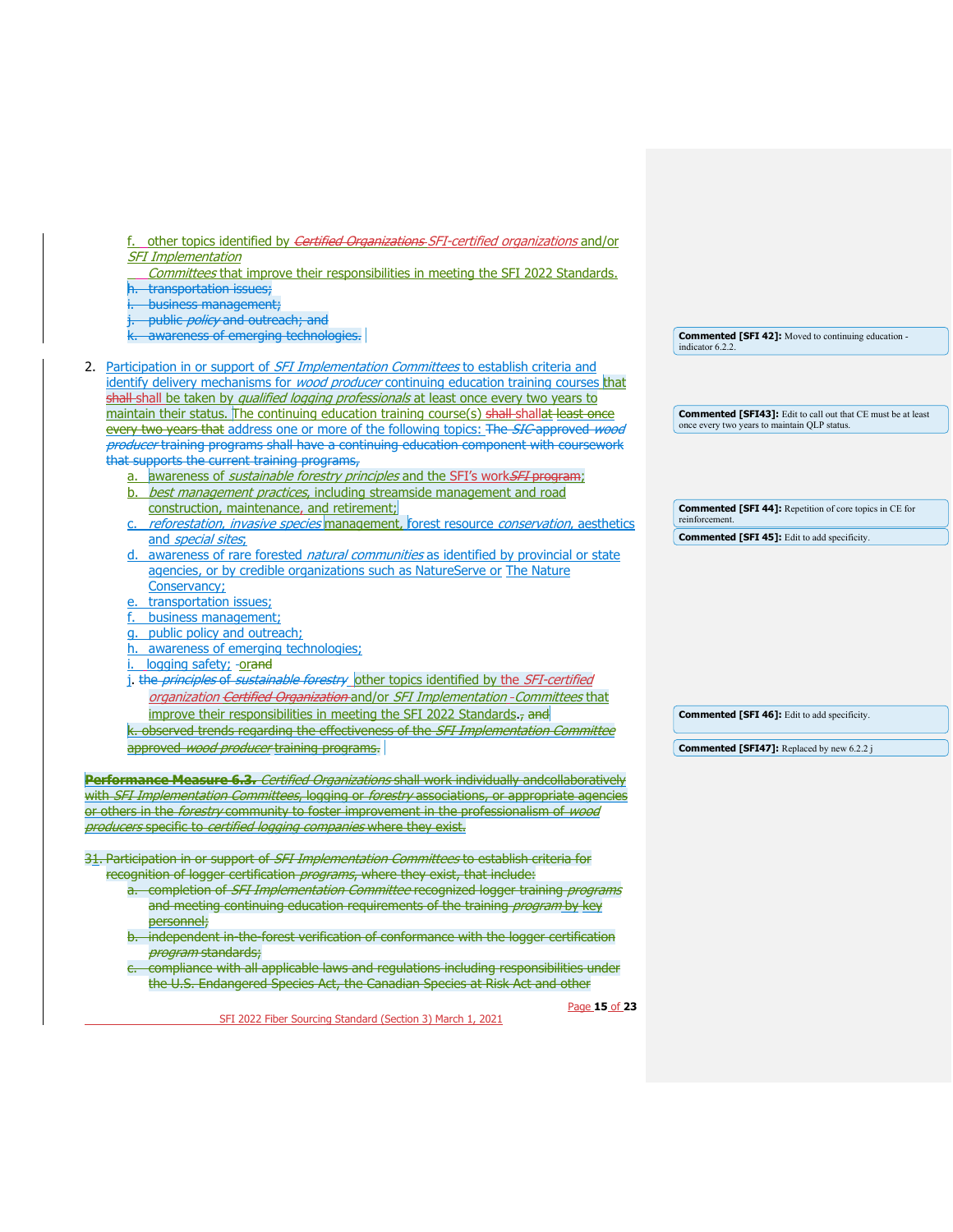- measures to protect wildlife habitat including such as Forest with Exceptional Conservation Value (critically imperiled and imperiled species and ecological communities).;
- use of *best management practices* to *protect* water quality;
- e. adherence to a logging safety *program*;
- compliance with acceptable silviculture and utilization standards;
- aesthetic management techniques employed where applicable; and
- adherence to a management or harvest plan that is site specific and agreed to by the forest landowner; .and
- independent verification that each crew has an individual who: has completed the *SFI Implementation Committee* approved *wood producer* training program,
	- ii. is an owner of, employee of, or contracted by the *wood producer*, and
	- iii. has direct responsibility and is on site regularly to consistently carry out the roles and responsibilities of the *wood producer*.

#### <span id="page-15-0"></span>**Objective 7. Community Involvement and Landowner Outreach**.

To broaden the practice of *sustainable forestry* through public outreach, education, and involvement and to support the efforts of SFI Implementation Committees.

Performance Measure 7.1. *Program ParticipantsCertified Organizations* shall SFI-certified

organizations -shall support and promote efforts by consulting foresters, state, provincial and federal agencies, state or local groups, professional societies, *conservation* organizations, Indigenous Peoples and governments, community groups, sporting organizations, labor, universities, extension agencies, the American Tree Farm System® and/or other landowner cooperative *programs* to apply *principles* of sustainable forest management.

#### Indicators:

- 1. Support, including financial, for efforts of SFI Implementation Committees.
- 2. Support individually or and/orcollaboratively through cooperative efforts involving SFI Implementation Committees, education and outreach to forest landowners describing the importance of and providing implementation guidance on:
	- a. best management practices;
	- b. *reforestation* and *afforestation*;
	- c. visual quality management;
	- d. *conservation objectives*, such as of critical *wildlife habitat* elements, biodiversity, threatened and endangered species, and Forests with Exceptional Conservation Value;
	- e. management of harvest residue (e.g., slash, limbs, tops) considers economic, social, environmental factors (e.g., organic and nutrient value to future forests) and other utilization needs;
	- f. control of *invasive species exotic plants and animals*;
	- g. characteristics of *special sites*; and
	- h. reduction of wildfire risk;
	- use of qualified logging professionals, and qualified resource professionals and/or certified logging companies;

**Commented [SFI49]:** Inclusion of Certified Logging Companies

SFI 2022 Fiber Sourcing Standard (Section 3) March 1, 2021

Page **16** of **23**

**Commented [SFI48]:** Addressed in Objective 3 and new Certified Logging Company requirements.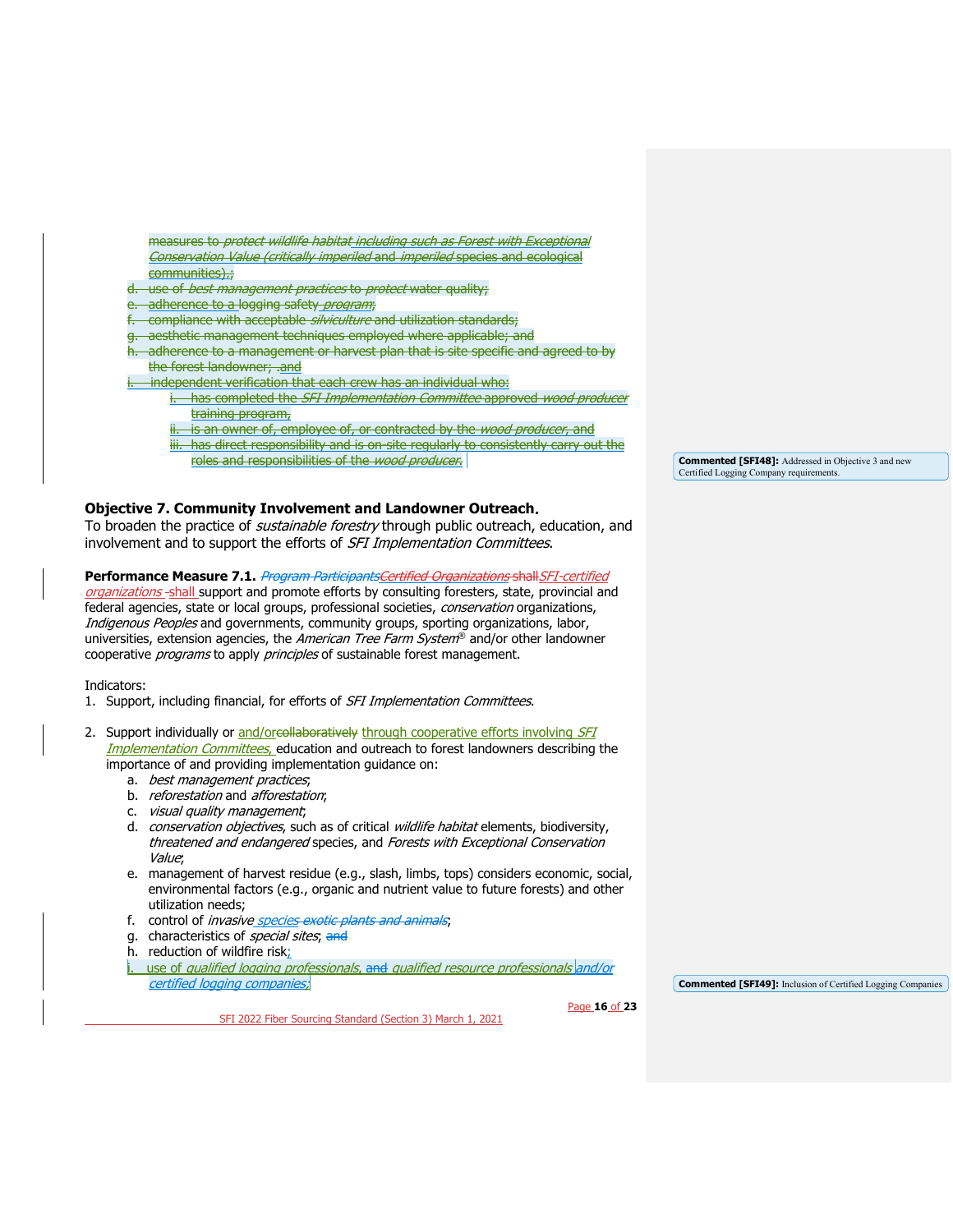awareness of SFI, and k. reporting of inconsistent practices.

- 3. Participation in efforts to support or promote *conservation* of managed forests through voluntary market-based incentive *program*s such as current-use taxation *programs, Forest* Legacy Program, -or-conservation easements, federal, state, or provincial cost share programs, or the SFI Conservation Grants program.
- 4. Program ParticipantsCertified Organizations SFI-certified organizations are knowledgeable about credible regional *conservation* planning and priority-setting efforts that include a broad range of *stakeholders* and have a *program* to take into account the results of these efforts in planning.
- 5. Program ParticipantsCertified Organizations SFI-certified organizations with fiber sourcing programs, either individually or collaboratively with SFI Implementation Committees, encourage forest landowners to participate in forest management certification *programs.*

**Performance Measure 7.2.** Program ParticipantsCertified Organizations shall SFI-certified organizations -shall individually or through cooperative efforts involving SFI Implementation Committee(s) support and promote, at the state, provincial or other appropriate levels, mechanisms for public outreach, education and involvement related to sustainable forest management.

#### Indicator:

- 1. Periodic educational opportunities for the public promoting sustainable forestry, such as
	- a. Project Learning Treef; field tours, seminars, websites, webinars or workshops;  $e$ -b.  $-e$ ducational trips;
		- d.c. self-guided forest management trails;
		- ed. publication-publishingof articles, educational pamphlets or newsletters; or
		- fe. support for national, state, provincial, and local *forestry* organizations and soil and water *conservation* districts, and
		- engagingement and supporting of teachers and/or students though programsinitiatives such as Project Learning Tree.

Performance Measure 7.3. *Program Participants Certified Organizations* shall SFI-certified organizations-shall individually and/or through cooperative efforts involving SFI Implementation Committee(s) establish, at the state, provincial, or other appropriate levels, procedures to address concerns raised by loggers, consulting foresters, employees, unions, stakeholders, the public or other Program ParticipantsCertified Organizations SFI-certified organizations regarding practices that appear inconsistent with the SFI Standard standards principles and objectives.

#### Indicators:

- 1. Support for SFI Implementation Committees (e.g., toll-free numbers and other efforts) to address concerns about apparent nonconformanceing practices.
- 2. Process to receive and respond to public inquiries. SFI Implementation Committees shall shall submit data annually to *SFI Inc.* regarding concerns received and responses.

SFI 2022 Fiber Sourcing Standard (Section 3) March 1, 2021

**Commented [SFI 50]:** Edit to call out additional topics for outreach.

**Commented [SFI51]:** Edit to call out organizations such as PLT.

**Commented [SFI 52]:** Edit to include "stakeholders".

**stakeholder**: A person, group, community or *organization*<br>with an interest in the subject of the standard.

Page **17** of **23**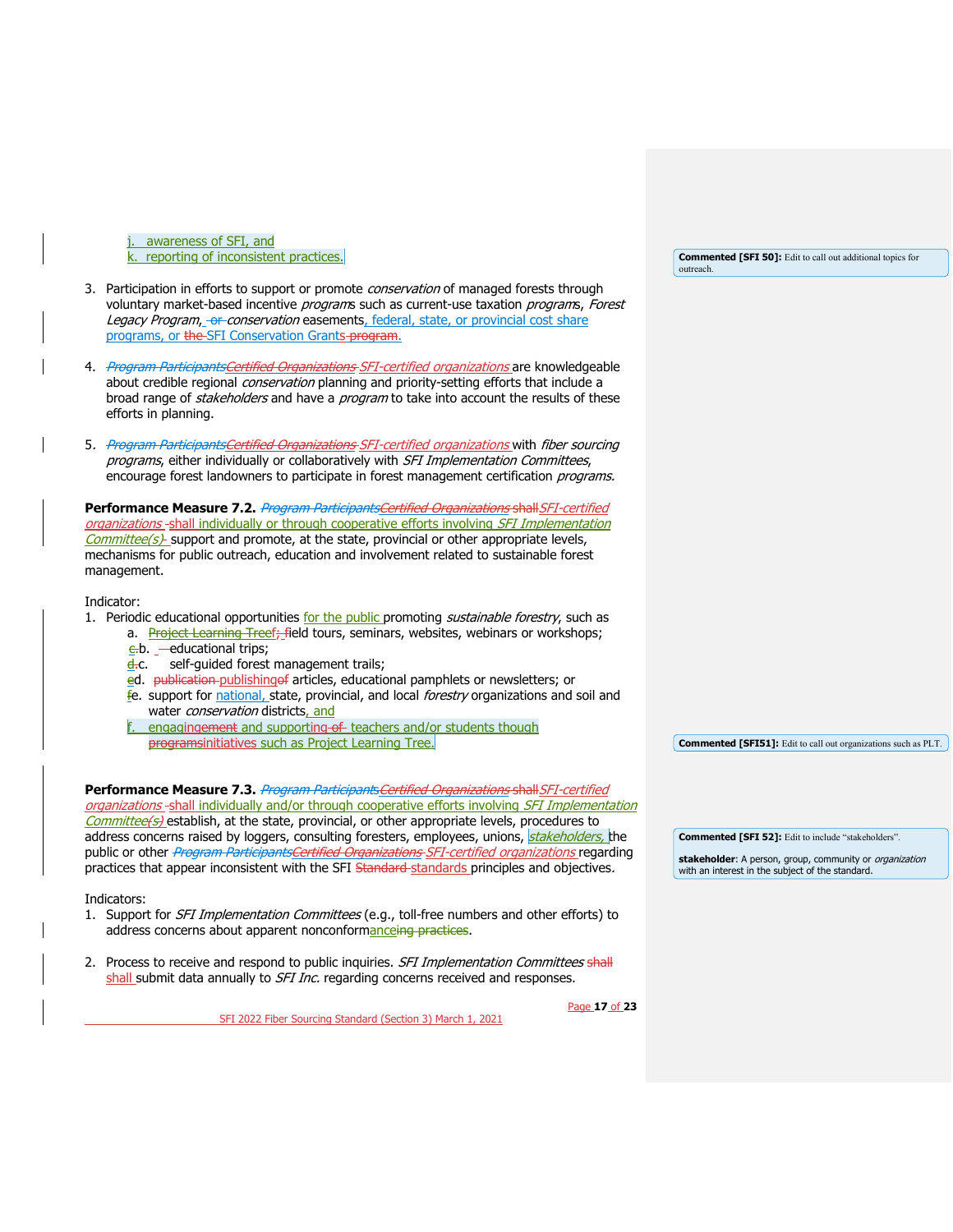## <span id="page-17-0"></span>**Objective 8.** Public Land **Management Responsibilities.**

To participate and implement sustainable forest management on *public lands*.

#### Performance Measure 8.1. Program Participants Certified Organizations SFI-certified organizations with forest management responsibilities on public lands shall-shall participate in

the development of *public land* planning and management processes.

#### Indicators:

- 1. Involvement in *public land* planning and management activities with appropriate governmental entities and the public.
- 2. Appropriate contact with local *stakeholders* over forest management issues through state, provincial, federal, or independent collaboration.

## <span id="page-17-1"></span>**Objective 9. Communications and Public Reporting.**

To increase transparency and to annually report progress on conformance with the SFI Fiber Sourcing Standard.

**Performance Measure 9.1.** An *SFI-certified organization-Certified OrganizationProgram* Participant shall-shall provide a summary audit report, prepared by the *certification body*, to *SFI* Inc. after the successful completion of a certification, recertification, or surveillance audit to the SFI 202245-2019 Fiber Sourcing Standard.

Indicator:

- 1. The summary audit report submitted by the *SFI-certified organization Certified* OrganizationProgram Participant (one copy must be in English), shall-shall include, at a minimum,
	- a. a description of the audit process, objectives and scope;
	- b. a description of substitute *indicators*, if any, used in the audit and a rationale for each;
	- c. the name of the SFI-certified organizationCertified OrganizationProgram Participant that was audited, including its SFI representative;
	- d. a general description of the *Program Participant's Certified organization's* forestland, fiber procurement and/or manufacturing operations included in the audit;
	- e. the name of the *certification body* and lead auditor (names of the audit team members, including *technical experts* may be included at the discretion of the *audit* team and Program Participantthe SFI-certified organization);
	- f. the dates the audit was conducted and completed;
	- g. a summary of the findings, including general descriptions of evidence of conformity and any nonconformities and corrective action plans to address them, opportunities for improvement, and exceptional practices; and
	- h. the certification decision.

The summary audit report will be posted on the SFI Inc. website [\(www.forestssfiprogram.org\)](http://www.forests.org/) for public review.

Page **18** of **23**

SFI 2022 Fiber Sourcing Standard (Section 3) March 1, 2021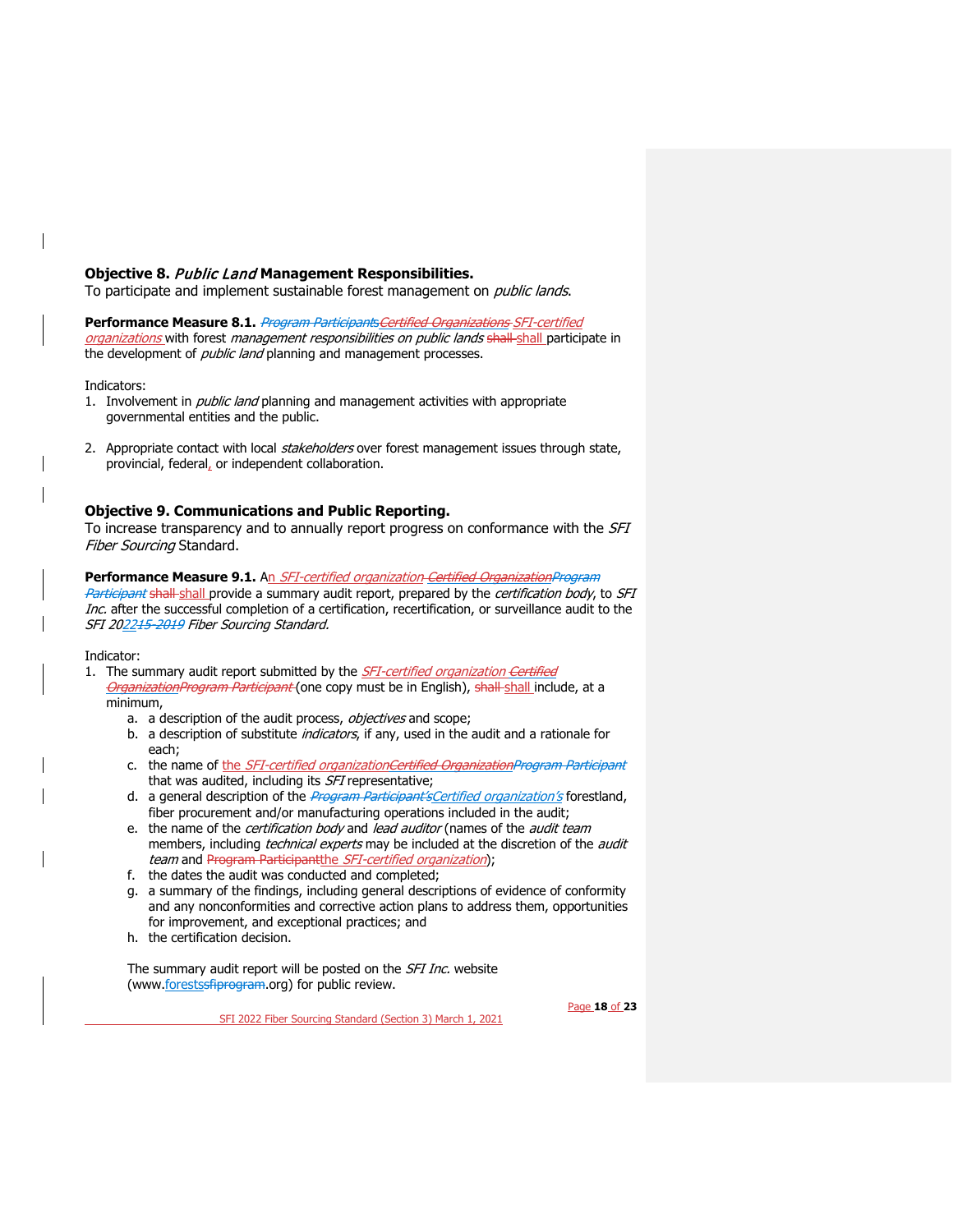**Performance Measure 9.2.** Program ParticipantsCertified Organizations shall SFI-certified organizations-shall report annually to SFI Inc. on their conformance with the SFI Fiber Sourcing Standard.

#### Indicators:

- 1. Prompt response to the SFI annual progress report survey.
- 2. Record keeping for all the categories of information needed for SFI annual progress report surveys.
- 3. Maintenance of copies of past survey reports to document progress and improvements to demonstrate conformance to the SFI 202215-2019 Fiber Sourcing Standard.

### <span id="page-18-0"></span>**Objective 10. Management Review and Continual Improvement.**

To promote continual improvement in the practice of *sustainable forestry* by conducting a management review and monitoring performance.

## Performance Measure 10.1. *Program Participants Certified Organizations shall SFI-certified*

organizations-shall establish a management review system to examine findings and progress in implementing the SFI 202245-2019 Fiber Sourcing Standard, to make appropriate improvements in *programs*, and to inform their employees of changes.

Indicators:

- 1. System to review commitments, programs, and procedures to evaluate effectiveness.
- 2. System for collecting, reviewing, and reporting information to management regarding progress in achieving SFI 202215-2019 Fiber Sourcing Standard objectives and performance measures.
- 3. Annual review of progress by management and determination of changes and improvements necessary to continually improve conformance to the SFI 202215-2019 Fiber Sourcing Standard.

## <span id="page-18-1"></span>**Objective 11. Avoid Controversial Sources.**

To manage the risk of sourcing fiber from *controversial sources*.

## Controversial sources **are defined as:**

- a. Forest activities which are not in compliance with applicable state, provincial, federal, or international laws.
- Forest activities which are contributing to regional declines in *habitat* conservation and species protection (including biodiversity and special sites, Alliance for Zero Extinction sites and key Biodiversity Areas, threatened and endangered species).
- Conversion sources originating from regions experiencing forest area decline.

SFI 2022 Fiber Sourcing Standard (Section 3) March 1, 2021

**Commented [SFI 53]:** New objective with the due diligence system requirements for assessing risk of fiber from controversial sources.

Page **19** of **23**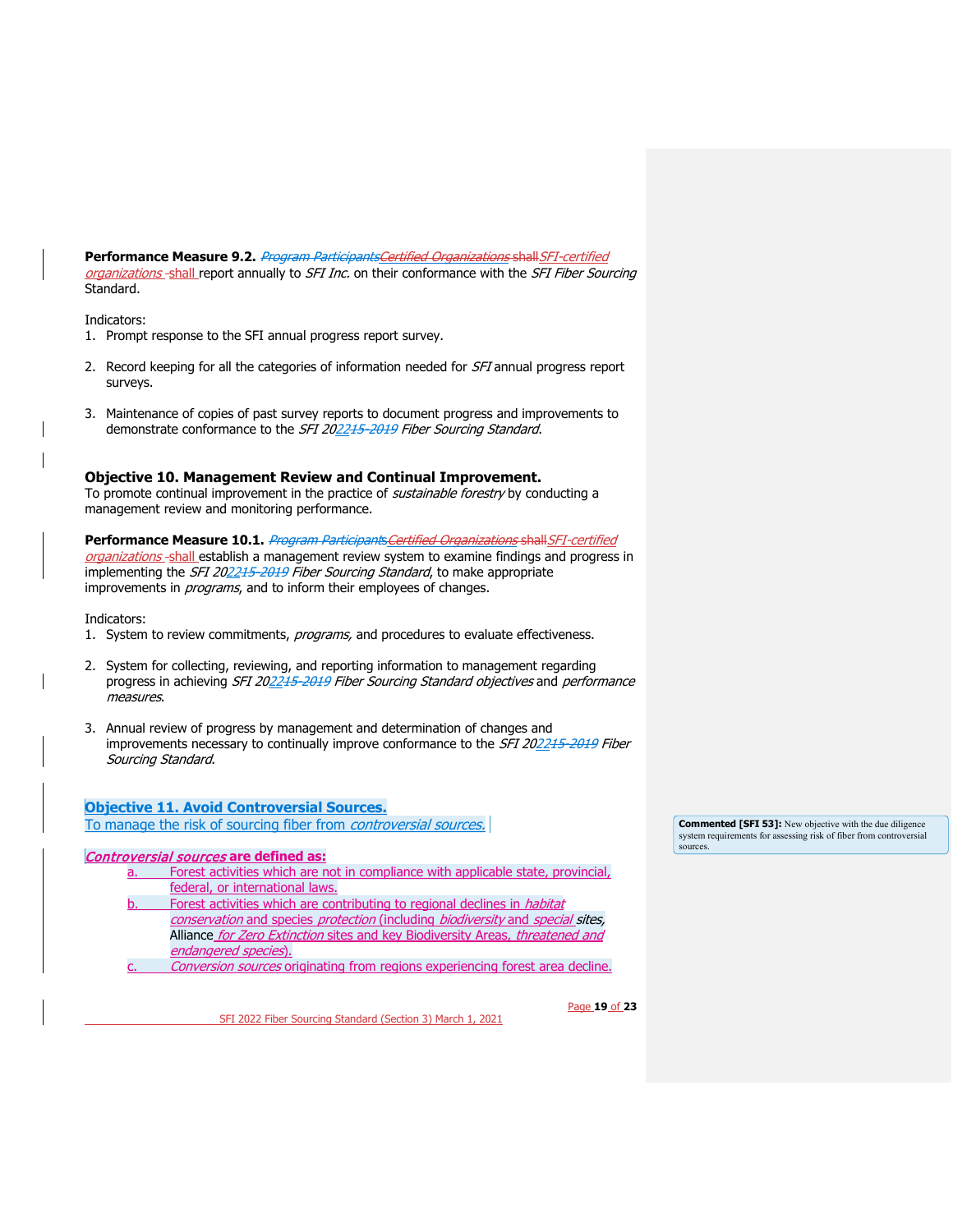- Forest activities where the spirit of the ILO Declaration on Fundamental Principles and Rights at work (1998) are not met.
- Forest activities where the spirit of the United Nations Declaration on the Rights of Indigenous Peoples (2007) are not met.
- Fiber sourced from areas without effective social laws
- Illegal Logging including trade in CITES (The Convention on International Trade
- in Endangered Species of Wild Fauna and Flora) listed species.
- Conflict Timber.
- Genetically modified trees via forest tree biotechnology.

**Commented [SFI 54]:** Avoidance of Controversial Sources Subgroup edit to include definition of controversial sources in the Objective.

Performance Measure 11.1. The SFI-certified organization Certified Organization shall shall have a process to access and collect information regarding the sources of its procured fiber.

#### Indicators:

- 1. The SFI-certified organization Certified Organization shall-shall collect information on the source of the fiber, through a due diligence system to address the likelihood of sourcing from *controversial sources*. This includes:
	- a. Identification of tree species, or list of tree species potentially included, by their common name and or their scientific name where applicable.
	- Country and region of harvest of the fiber.
- 2. The SFI-certified organization Certified Organization can consider fiber low risk and exempt from further due diligence when:
	- a. Procured from a supplier with a valid SFI Section 2 (SFI Forest Management Standard) certificate, or other acceptable forest management standards, that clearly indicates that the source is within the scope of the certification; or
	- b. Procured from a supplier with a valid SFI Section 3 (SFI Fiber Sourcing Standard) certificate that clearly indicates that the source is within the scope of the certification and/or the due diligence system; or
	- c. Procured from a supplier with a valid SFI Section 4 (SFI Chain-of-Custody Standard), or other credible chain-of-custody standard certificate and/or due diligence system; or
	- d. Procured from a supplier with a valid SFI Section 5 (SFI Certified Sourcing Standard) certificate that clearly indicates that the source is within the scope of the certification and/or due diligence system; or
	- Sourced from recycled forest-based products.

Performance Measure 11.2. The SFI-certified organization Certified Organization shall shall individually and/or through cooperative efforts involving *SFI Implementation Committee(s)* have a process to conduct a risk assessment.

Indicators:

1. The SFI-certified organization Certified Organization shall-shall develop and implement a due diligence system (DDS) to manage the risk of sourcing fiber from controversial sources in accordance with the requirements of this standard.

2. The DDS risk assessment shall-shall classify material into "low-" and "high-" risk categories.

SFI 2022 Fiber Sourcing Standard (Section 3) March 1, 2021

Page **20** of **23**

**Commented [SFI55]:** Avoidance of Controversial Sources Subgroup edit.

**Commented [SFI56]:** Edit calling out option for cooperative approach to risk assessment.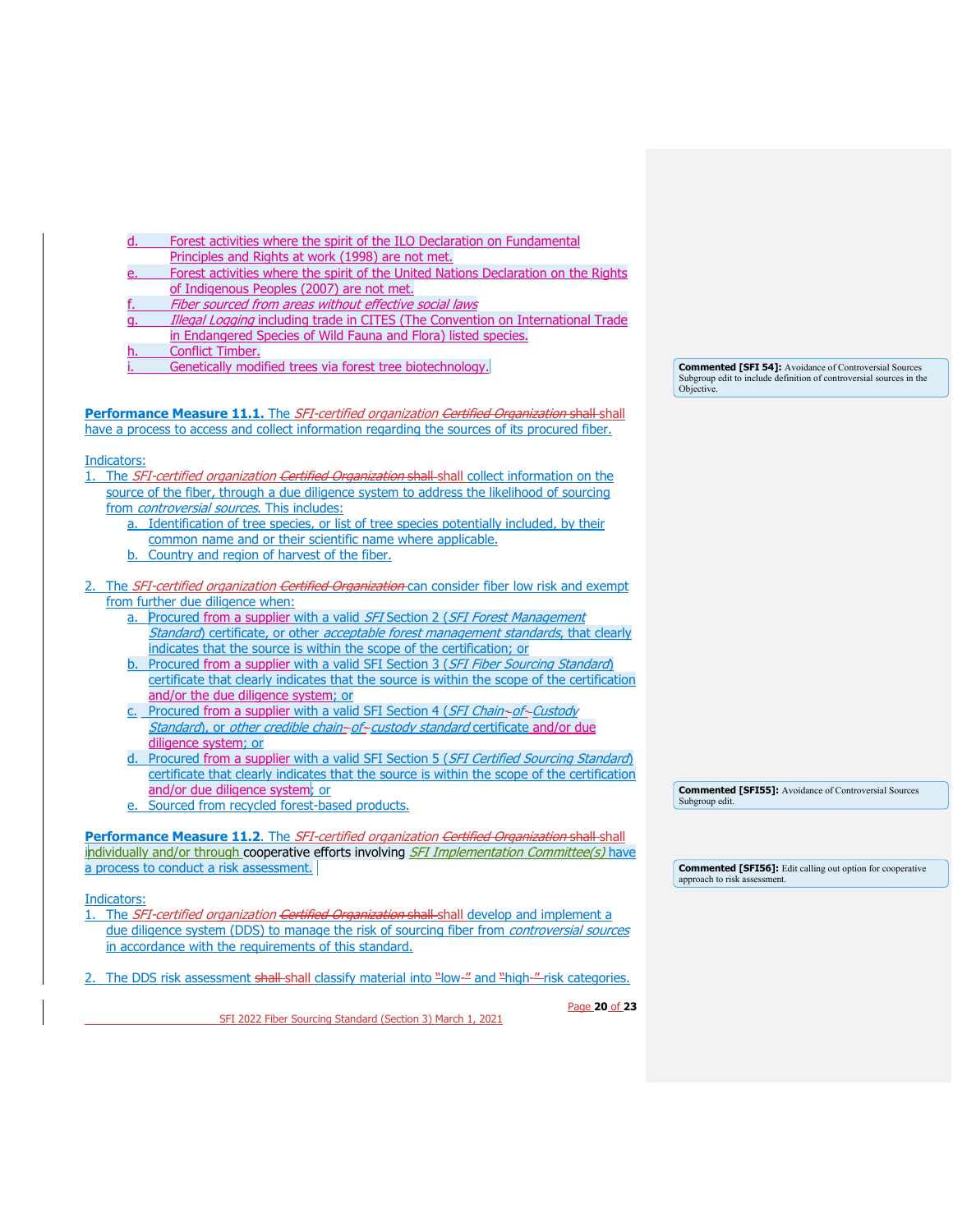- 3. The risk assessment shall-shall be carried out at the regional level unless risk is consistent at the national level.
- 4. The SFI-certified organization Certified Organization shall-shall review, and if necessary, revise its risk ratings on at least an annual basis.
- 5. The SFI-certified organization Certified Organization shall-shall conduct a risk assessment before the first time of delivery for each new region of supply.

**Performance Measure 11.3.** The *SFI-certified organization <del>Certified Organization shall</del> shall* have a process to assess substantiated concerns.

Indicators:

- The SFI-certified organization Certified Organization shall-shall have a program to assess any substantiated concern. A substantiated concern is information supported by proof or evidence, indicating that fiber originates from *controversial sources*. Substantiated concerns can be concerns by third parties, as well as concerns of the *SFI-certified organization* Certified Organization-itself.
- 2. The SFI-certified organization Certified Organization shall-shall update its risk assessment to reflect substantiated concerns associated with a region of origin identified through internal data or public data.

Performance Measure 11.4. The SFI-certified organization Certified Organization shall shall have a process to mitigate the risk of sourcing controversial fiber from high riskhigh-risk areasfiber.

Indicators:

- 1. Where the risk assessment determines high risk, the SFI-certified organization Certified Organization shall-shall implement a *program* to mitigate such risk and require a signed contract and/or self-declaration that the supplied fiber does not originate from *controversial* sources.
- 2. For each supply source where the risk is high, the risk assessment shall-shall also identify the specific verifiable controls that the supplier has in place to substantially reduce the risk of sourcing fiber from controversial sources.
- 3. Where an *SFI-certified organization Certified Organization* receives fiber, and then learns the fiber is may be from *controversial sources*, if possible, the fiber shall shall be segregated and prevented from entering the supply chain. If fiber has already entered the supply chain and cannot be segregated additional corrective measures shall shall be implemented to avoid future controversial sources. If subsequent verification demonstrates that the risk of this fiber originating from *controversial sources* is low, the fiber can re-enter the supply chain.

**Commented [SFI 57]:** Edit to clarify.

**Commented [SFI58]:** Edit from Avoidance of Controversial Sources Subgroup

SFI 2022 Fiber Sourcing Standard (Section 3) March 1, 2021

Page **21** of **23**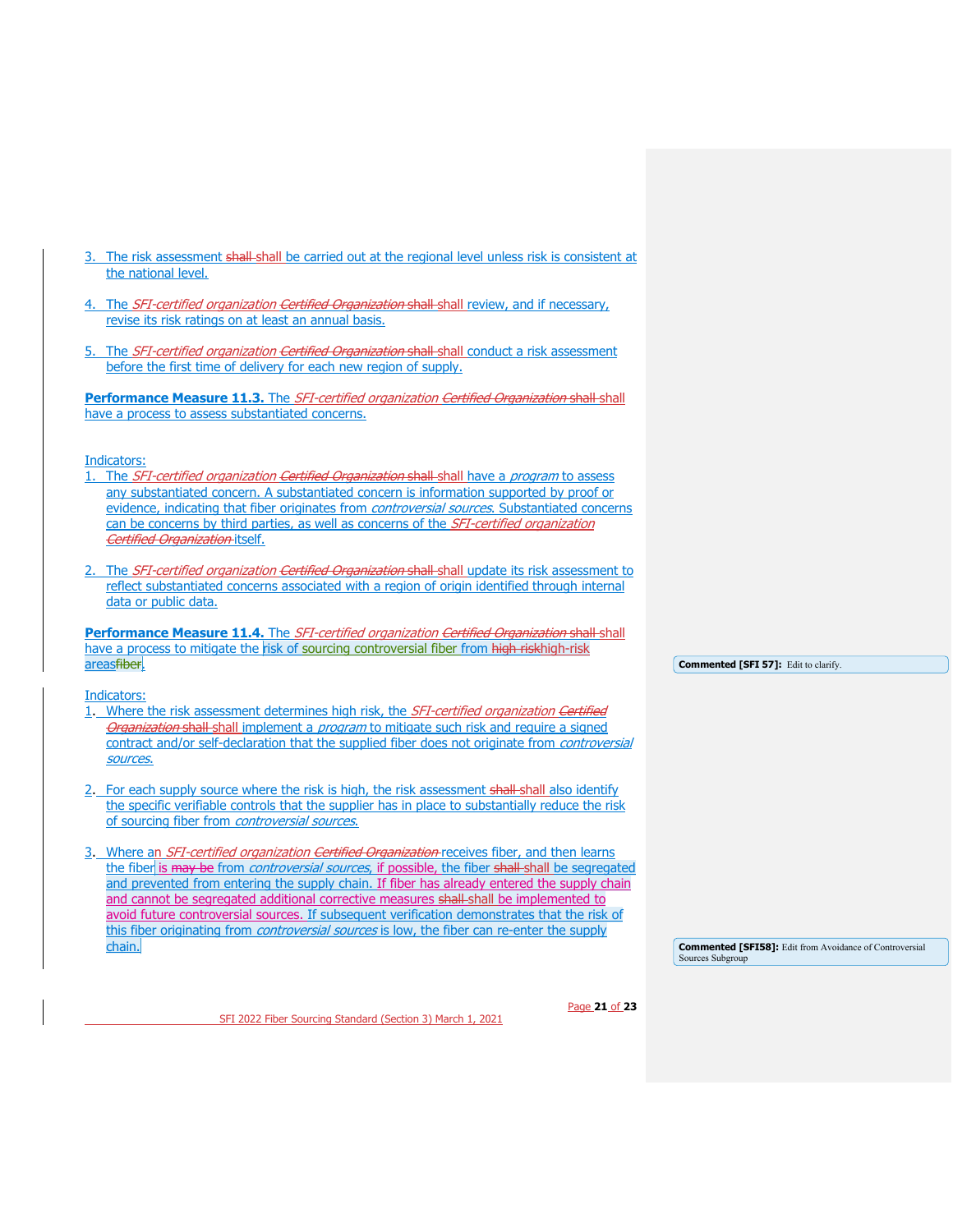- 4. The SFI-certified organization Certified Organization shall-shall identify the verifiable measures to be implemented across the full supply chain for each source of supply identified as high risk to ensure that the supply is not from *controversial sources* which will include:
	- a. assessing the operating effectiveness of verifiable measures, through field-based verification.
	- b. for direct sources, include field and document verification of *controversial sources* risk factors back to the forest units from which fiber is sourced.
	- for indirect sources, include site and document verification of suppliers (such as lumber suppliers, chip suppliers and wood yards) to establish the absence of controversial sources risk factors in their inputs and sample-based field verification of their supply sources back to the forest units from which they source fiber.
- 5. Where sampling is conducted as part of the verification *program*, the sampling *program* program should be risk based to draw valid conclusions across all fiber inputs.

**Performance Measure 11.5.** The *SFI-certified organization <del>Certified Organization shall</del>-shall* have a process to avoid *controversial sources*.

#### Indicator:

1. Where the verifiable measures in Performance Measure 11.4 are not considered to be effective in reducing the risk of receiving fiber from *controversial sources* to low, fiber from these sources shall-shall be avoided.

**Fiber sourcing outside the United States and Canada (Objectives 11-13 apply).**

**Objective 11. Promote** Conservation **of** Biological Diversity, Biodiversity Hotspots **and** High-Biodiversity Wilderness Areas**.** To promote the conservation of biological diversity, biodiversity hotspots and high-biodiversity wilderness areas in fiber sourcing programs.

**Performance Measure 11.1.** Program Participants shall ensure that their fiber sourcing programs support the *principles* of *sustainable forestry*, including efforts to promote conservation of biological diversity.

#### Indicators:

- Fiber sourcing from areas outside the United States and Canada promotes conservation of biological diversity, utilizing information from the following sources:
	- a. *biodiversity hotspots* and *high biodiversity wilderness areas* as identified by Conservation International; and
	- *tare species and habitat information derived* from organizations such as the World Resources Institute, the Alliance for Zero Extinction, World Wildlife Fund, the International Union for Conservation of Nature and Nature Serve.

2. Program with direct suppliers to promote the principles of sustainable forestry.

3. Documented information that includes knowledge about *direct suppliers'* application of the principles of sustainable forestry.

SFI 2022 Fiber Sourcing Standard (Section 3) March 1, 2021

Page **22** of **23**

**Commented [SFI 59]:** Edit to link back to PM 11.4.